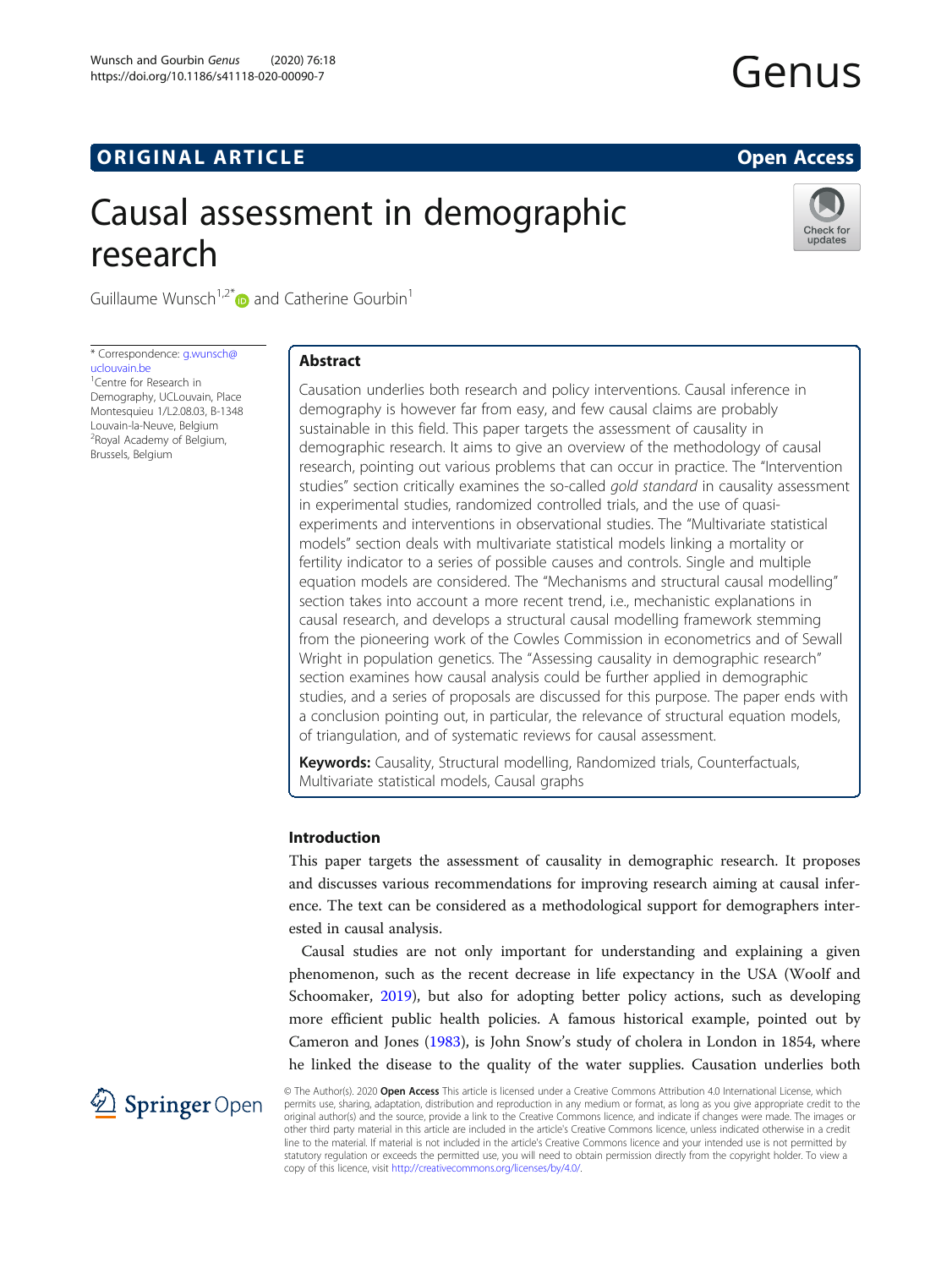research and policy interventions. Causal inference in demography is however far from easy and few causal claims are probably sustainable in these fields, especially outside the temporal and spatial context for which they are proposed. Maíre Ní Bhrolcháin has clearly shown all the problems that can occur, in her study of the effects of parental divorce on children (Ní Bhrolcháin, [2001\)](#page-18-0). This restriction should not however hamper research on the ways of improving causal assessment in demography, the purpose of this paper. We start by painting the context.

#### Description

For most of its history, demography has chiefly dealt with descriptive studies focusing, for example, on fertility differences over time or area, or on projecting population characteristics in the future, such as death rates by age and sex. In many cases, some form of qualitative assessment of causality has been attempted by associating, for example, mortality differences by regions with the socio-economic characteristics of these regions or with selective migration. M. Barbieri ([2013\)](#page-17-0), for instance, pays lip service to these possible determinants of regional mortality in France, but does not actually attempt establishing the causes of the differentials observed. It is however clear that causal inference was not the purpose of her paper. To give another more recent example, Baptista and Queiroz [\(2019\)](#page-17-0) have investigated the relation between CVD mortality and economic development, measured by gross domestic product per capita, in Brazilian micro-regions from 2001 to 2015. They end the paper by stating that their goal was not to investigate the causal relationship between CVD mortality and GDP per capita but to raise and examine some research questions regarding the association between socioeconomic factors, measured by GDP per capita, and CVD mortality. Numerous other examples could be given.

## Aggregate data

In past times, in the absence of powerful computers and having recourse to aggregate data for the most time, the individual determinants of fertility, mortality, or migration could not be identified. Correlations could be established at the aggregate level but the extrapolation to individual behaviors, at the micro level, runs into the well-known problem of ecological fallacies (see, e.g., Lopez Rios and Wunsch, [1990](#page-18-0)). These do not however affect studies at the macro level of analysis, such as looking for the impact of the health care system on regional mortality differences. Both variables are, in this case, at the macro level of analysis; for an example, see Lopez Rios et al. ([1992](#page-18-0)). Based on a series of examples in demography, Ní Bhrolcháin and Dyson [\(2007\)](#page-18-0) make a strong case for looking at causation at the aggregate level of analysis, using a set of criteria supportive of causal inference.

#### Individual data

The situation drastically changed with the advent of computers and of retrospective surveys in the study of fertility and migration. One could now examine micro data and relate individual fertility or migration histories to the characteristics of the individuals obtained from the surveys. Of course, individual retrospective surveys are of no use in mortality studies: dead men tell no tales, as the saying goes. Indirect measures of infant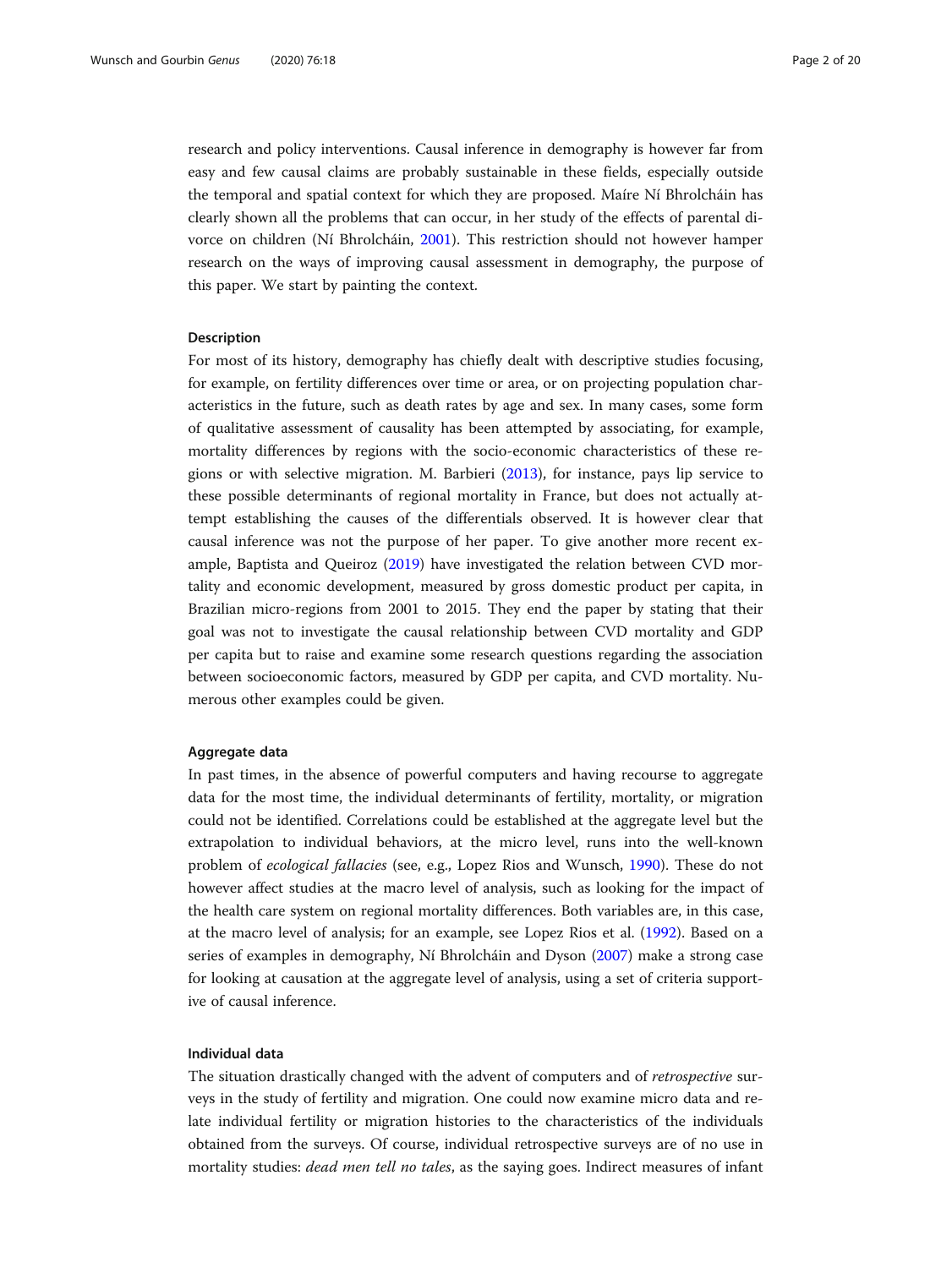and child mortality can nevertheless be obtained from proxies. Retrospective surveys can however be used in morbidity and health studies. In the field of mortality and morbidity, various prospective longitudinal surveys were conducted in epidemiology, such as the Framingham Heart Study or the Doll and Hill prospective study among British doctors showing the link between tobacco consumption and lung cancer (Doll and Hill, [1964](#page-18-0)). Moreover, record linkage of censuses, surveys, and registers has more or less recently become available for longitudinal research at the micro level (Wunsch and Gourbin, [2018\)](#page-19-0).

#### What is a cause?

Though these population studies usually mention searching for the determinants or factors of a phenomenon, they are in fact often looking for *cause/effect* relations. Is cause such a dirty word that demographers balk at using it? In this omission, demographers are however not alone. Pearl and Mackenzie ([2018,](#page-19-0) p. 11) have indeed written that "Despite heroic efforts by the geneticist Sewall Wright (1889–1988), causal vocabulary was virtually prohibited for more than half a century." But what do we mean by cause, in particular in observational studies? Very succinctly, if a variation in  $X$  produces (i.e., increases the probability of) a variation in Y, and if one can explain why or how  $\Delta X$  produces  $\Delta Y$ , then one can postulate that X is a (probabilistic) cause of the effect Y. In addition, actual causes should precede their effects in time. In other words, one must describe the intelligible mechanism and its parts, or sub-mechanisms, intervening between cause  $X$  and effect  $Y$  (Glennan, [2011](#page-18-0)). More specifically, according to a current definition, a mechanism consists of entities and activities organized in such a way that they are responsible for the phenomenon (Illari and Williamson, [2012](#page-18-0)). For causal assessment, we need both difference—making and mechanistic knowledge. More on this in F. Russo [\(2009,](#page-19-0) [2014\)](#page-19-0), and in the following sections.

#### **Outline**

The outline of the paper is as follows. The aim is to examine to what extent various methods of causal assessment that are common in other sciences can possibly be used in demography. The "Intervention studies" section examines the so-called gold standard in causality assessment in experimental studies, i.e., randomized controlled trials, and the use of quasi-experiments in observational studies. For many scientists and philosophers, only interventions (or manipulations) can tell us if a variable is really a cause or not. The "Multivariate statistical models" section deals with multivariate statistical models linking, for example, a mortality or fertility indicator to a series of possible causes and controls. Single and multiple equation models are considered. The "Mechanisms and structural causal modelling" section takes into account a more recent trend, i.e., mechanistic explanations in causal research, and develops a structural causal modelling framework stemming from the pioneering work of the Cowles Commission in econometrics and of Sewall Wright in population genetics. The "Assessing causality in demographic research" section proposes a series of recommendations that could possibly lead to improving causal analysis in demographic studies and, more generally, in other social sciences. The paper ends with a conclusion pointing out, in particular, the relevance of structural equation models, of triangulation, and of systematic reviews for causal assessment.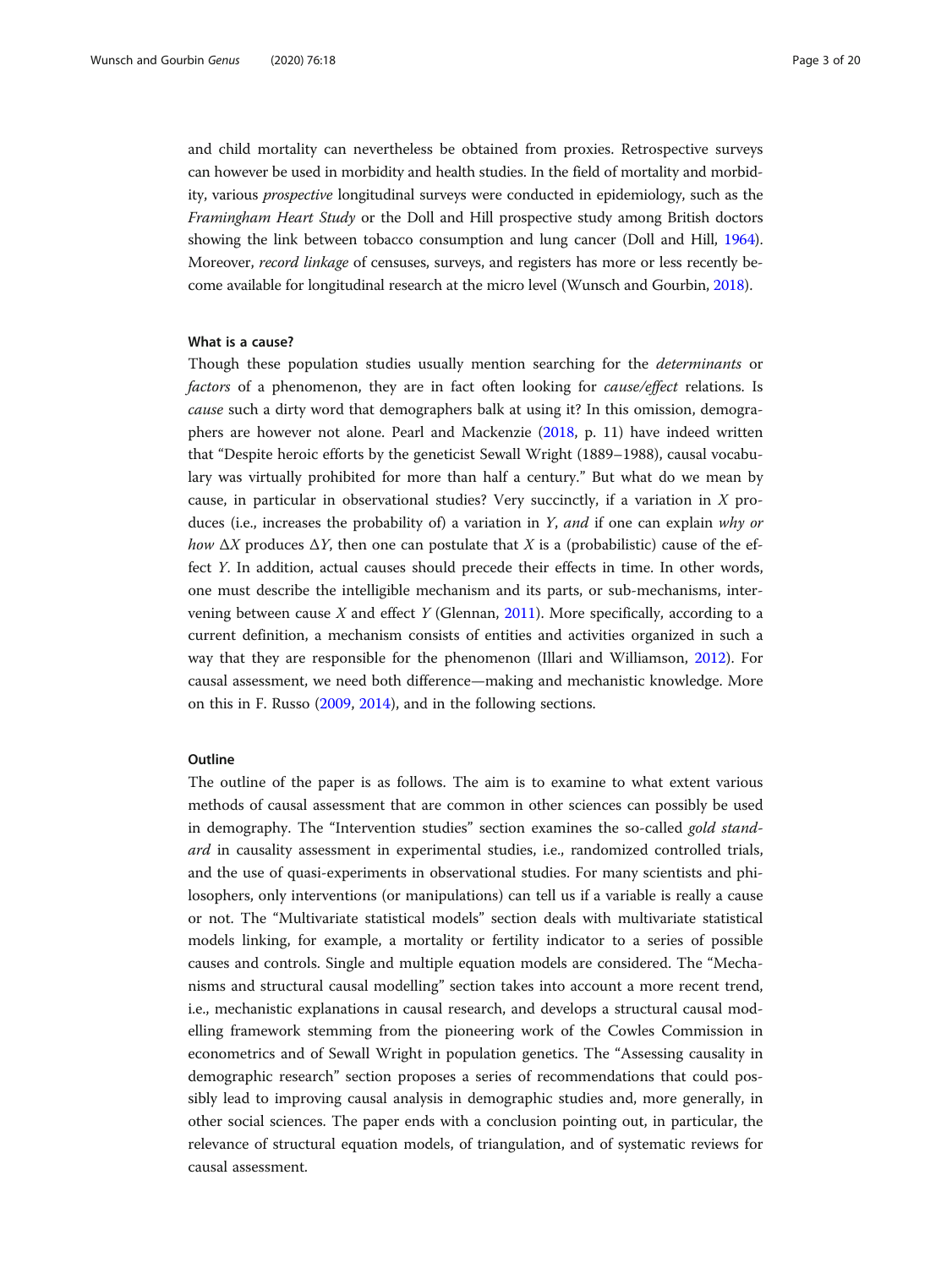<span id="page-3-0"></span>For further reading, references are given throughout the text to some of our previous papers in the field of causal analysis<sup>1</sup>, based on a structural causal modelling framework. The present paper thus reflects, to some extent, our past work in this domain. Of course, other relevant approaches to causal inference, such as qualitative research methods, can be found in the literature.

#### Intervention studies

#### Randomized controlled trials

The best-known example of an intervention study in experimental research is the randomized controlled trial (RCT). For example, in order to test a new drug against a disease, a sample of patients—rigorously selected according to well-defined criteria—is randomly divided into two groups, a treatment group and a control group. The first group receives the new drug and the other either a placebo or the best alternative available treatment. The outcome (recovery, in this case) is then compared between the two groups to see if the outcome is (statistically) significantly better in the treatment group than in the control group, i.e., if the new drug is better than a placebo<sup>2</sup> or the best treatment currently available. A rather sophisticated example of an RCT, the Sure Outcome of Random Effects (SORE) model—taking into account both observed pharmacological and residual effects, and for each effect two latent factors—is given in Mouchart et al. [\(2019\)](#page-18-0). RCTs have been used in population research to test for instance effective contraceptive use (Melnick et al., [2016\)](#page-18-0). Numerous RCTs have also been conducted in Africa to examine the effect of different types of interventions on HIV prevention. These studies have been critically examined by David Gisselquist ([2013](#page-18-0)) who shows that, for various reasons stated in the title of his paper, these RCTs have been insufficient to guide HIV prevention.

As patients are randomly allocated in an RCT between the two groups, in a very large sample the only difference between the groups would be treatment versus no treatment. In other words, RCTs lead to closely matched groups. The method therefore controls for possible latent confounders. Though RCTs are considered the gold standard for testing cause/outcome relations, not only in epidemiology but also in statistics or in econometrics, the method is not without problems (Stock and Watson, [2003](#page-19-0); Deaton and Cartwright, [2018\)](#page-18-0). In particular, the method is *firstly* not feasible or ethical in many circumstances. *Secondly*, samples are usually small and the two groups can differ from one another by chance due to factors other than treatment. Thirdly, results in the real world can be quite different from those obtained in laboratory experiments. For example, oral contraceptives tested by RCTs would yield a contraceptive effectiveness close to 100%. This is not the case in the real world due to possible poor compliance. Fourthly, results are only valid for the sample and can vary across subgroups. Moreover, in another population, outcomes might be different. This is of course an issue not only for RCTs but relates to the external validity—beyond the population of reference—of all demographic studies, which are always context-dependent. Lastly,

<sup>&</sup>lt;sup>1</sup>In particular to the works of the first author in collaboration with Federica Russo (Philosophy of Science) and Michel Mouchart (Statistics).

 $2$ Remember that a placebo effect is not a pure psychological artifact but can bring about a biological response (see the recent case file in Mérat, [2019\)](#page-18-0).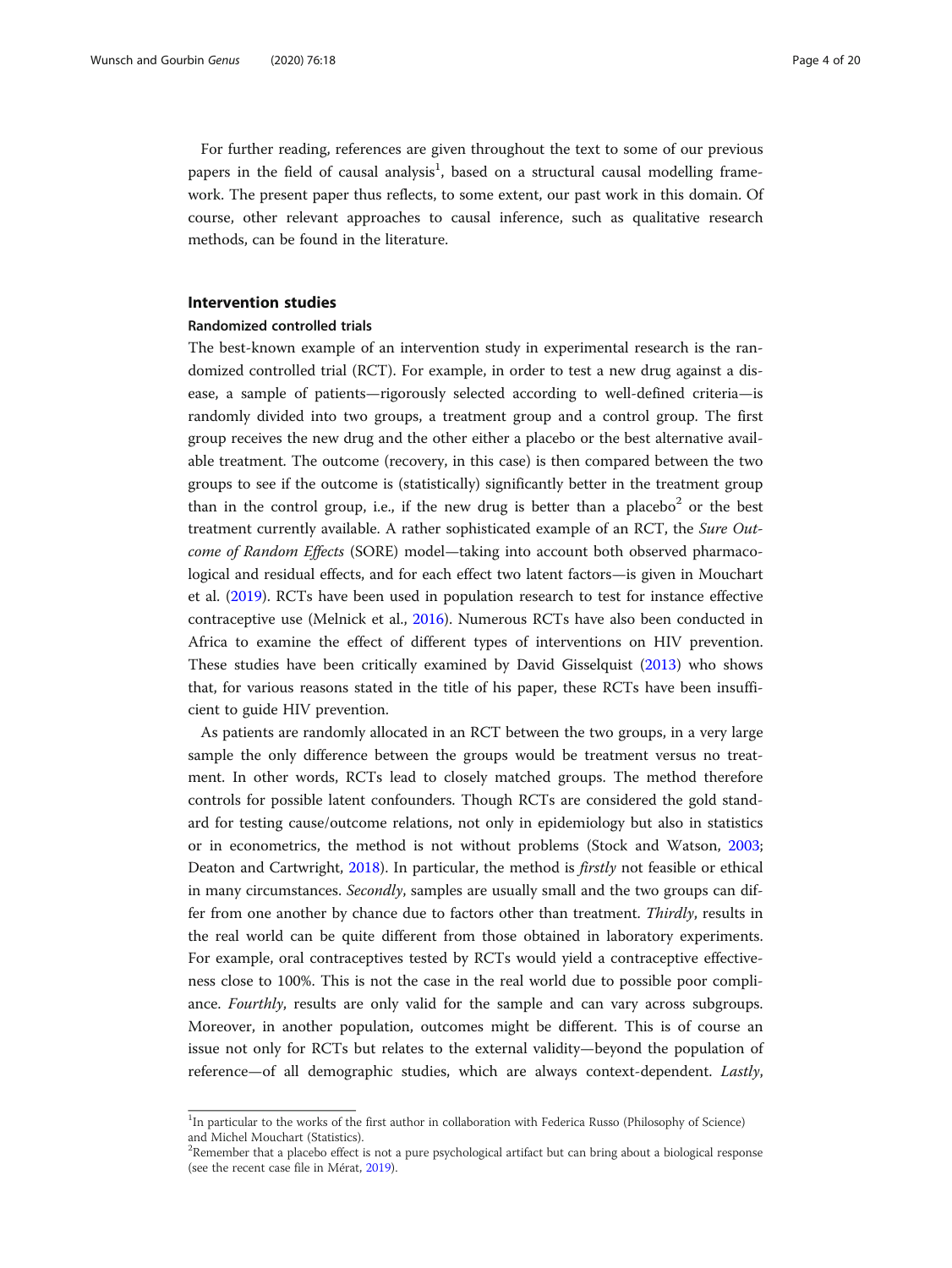RCTs do not give us the mechanism leading from the treatment or cause to the outcome. The link between cause and outcome actually remains a black box<sup>3</sup>.

#### Natural or quasi-experiments

Most studies in demography in particular cannot rely on experiments, but in some cases, one can have resort to natural or quasi-experiments. For example, in a public health perspective, Chattopadhyay and Duflo [\(2004\)](#page-17-0) have examined if the election of a woman leader leads to a better provision of water, by taking advantage of an Indian government reservation policy stipulating that in one third of the Village Councils in India, randomly selected, the leader must be a woman. Causality can run both ways however (Basu, [2014\)](#page-17-0): women can have a greater sense of social responsibility, compared to males, and once elected ensure that villagers get good water, or villages with better public goods may tend to elect more women as leaders. Thanks to the natural experiment, Chattopadhyay and Duflo were able to rule out the hypothesis that causality ran from good provision of water to women being elected leaders. As Village Councils were randomly selected to be reserved for women, differences in investment decisions can be attributed to the reserved status of those Village Councils.

Natural experiments following an intervention have been used in demography, in the field of morbidity and mortality research among others (see a partial overview in MRC, [2012](#page-18-0)). For example, Herttua et al. [\(2008](#page-18-0)), using register data, have studied changes in alcohol-related mortality, in the Finnish population aged 15 and over, after a large reduction in alcohol prices. In Sri Lanka, mortality from suicide by self-poisoning with pesticide has been examined after legal restriction on pesticide imports (Gunnell et al., [2007](#page-18-0)). In a similar vein, Blum and Monnier [\(1989\)](#page-17-0) have shown the impact on Russian mortality of the drastic measures taken by President Gorbachev to curb alcohol consumption, alcohol-related deaths in the USSR being an important feature of the high death rates from accidents and violence. With continuous variables, a regression discontinuity quasi-experimental design can sometimes be used by taking advantage of a cutoff or threshold in the putative cause. For example, Ludwig and Miller ([2007](#page-18-0)) have exploited a discontinuity in the "Head Start" program funding across US counties, by virtue of the grant-writing assistance given to just the poorest 300 counties, for examining mortality rates for children from causes that could be affected by the health services offered by the program.

Though natural experiments should be used if possible in observational studies, they are not perfect substitutes for RCTs. First, as the MRC report (2012) states: "Only a small proportion of the 'multitude of promising initiatives' are likely to yield good natural experimental studies." Furthermore, contrary to RCTs, they do not perfectly get rid of possible latent confounding, as the assignment of individuals before and after the intervention is not truly carried out at random. Selective exposure to the intervention remains a problem.

#### Counterfactuals and manipulation

The randomized trial in experimental studies has led Donald Rubin [\(1974\)](#page-19-0) to extend the design to observational studies, with his counterfactual approach to causation based

 $3$ Thus, the inclusion of latent sub-mechanisms in the SORE model referred to above.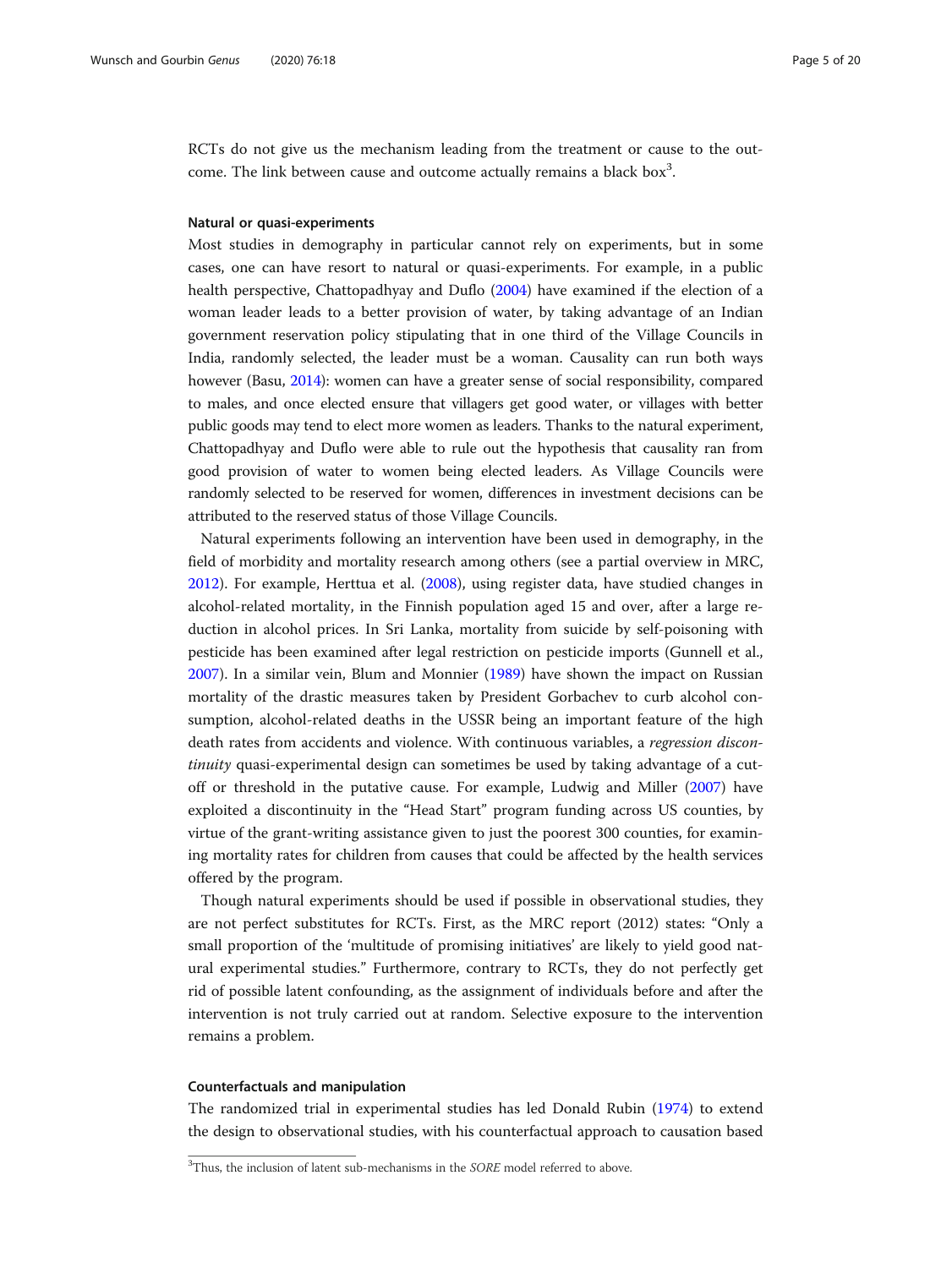<span id="page-5-0"></span>on potential outcomes. A typical question would be: "If I had taken an aspirin an hour ago, would my headache (after reading this paper) be gone?" As I cannot both take an aspirin (counterfact) and not take an aspirin (fact), the correct answer cannot be given. But if I find someone very similar to me who has taken an aspirin, I can compare the outcomes of the two situations. The reasoning can be extended to a multiple number of treatments and to a population of individuals. For this purpose, Rubin has developed the technique of propensity scores in order to match controls to cases, as best as one can (Rosenbaum and Rubin, [1983\)](#page-19-0).

The counterfactual approach is widely accepted at present, though it is not without problems; see for instance Russo et al. ([2011](#page-19-0)). One of the problems is that Rubin requires that all subjects be potentially exposable to the various k treatments, i.e., causes, including no treatment. In this approach, "causes are only those things that could, in principle, be treatments in experiments" (Holland, [1986](#page-18-0)). An attribute (such as ethnicity) cannot therefore be a cause, because potential exposability cannot apply to it. In other words, we cannot change ethnicity in a subject in order to see if this change has an impact on an outcome. One could, of course, examine in each ethnic group if the outcome has the same causes but, in this case, one would actually be conditioning on and controlling for ethnicity.

The manipulation/intervention criterion is however not satisfactory. We know, for example, that in a population mortality and health differ by sex or ethnicity, which are to some extent the causes of these differentials, though we cannot change them at the individual level. The manipulation or intervention approach to causality, proposed by Woodward ([2003](#page-19-0)) among others, cannot therefore be a sound basis for causal research in demography (see also Ní Bhrolcháin and Dyson, [2007](#page-18-0)). Moreover, following Robert E. Lucas' criticism (Lucas, [1976](#page-18-0)), the manipulation of one variable in a system can lead to changes in the other variables and in the system itself, in particular when the intervention is operated under a change of policy active on the global mechanism. This criticism can also be addressed in principle to Pearl's  $do-operator<sup>4</sup>$  (Pearl, [2000](#page-18-0)) in his directed acyclic graphs approach to causality. For this causal criterion to hold, the intervention must indeed meet a series of requirements (see Woodward, [2016](#page-19-0)). Finally, as Vandenbroucke et al. [\(2016\)](#page-19-0) have stressed, the counterfactual/manipulation approach does not take into account the need to integrate diverse types of evidence to assess causality.

Demographers are rarely in a situation where they can conduct an experiment, such as an RCT, take advantage of a natural one, or manipulate the cause (except virtually). The following sections are therefore dedicated to the assessment of cause-effect relations in observational studies without interventions.

#### Multivariate statistical models

#### Single equation models

Much research in demography has recourse to single multivariate equation models where an outcome (or "dependent") variable  $Y$  is related to a set of explanatory (or "independent") variables  $X_i$  through some functional form of relation f:

<sup>&</sup>lt;sup>4</sup>Meaning 'given that we do...', or similarly 'set variable X to x'.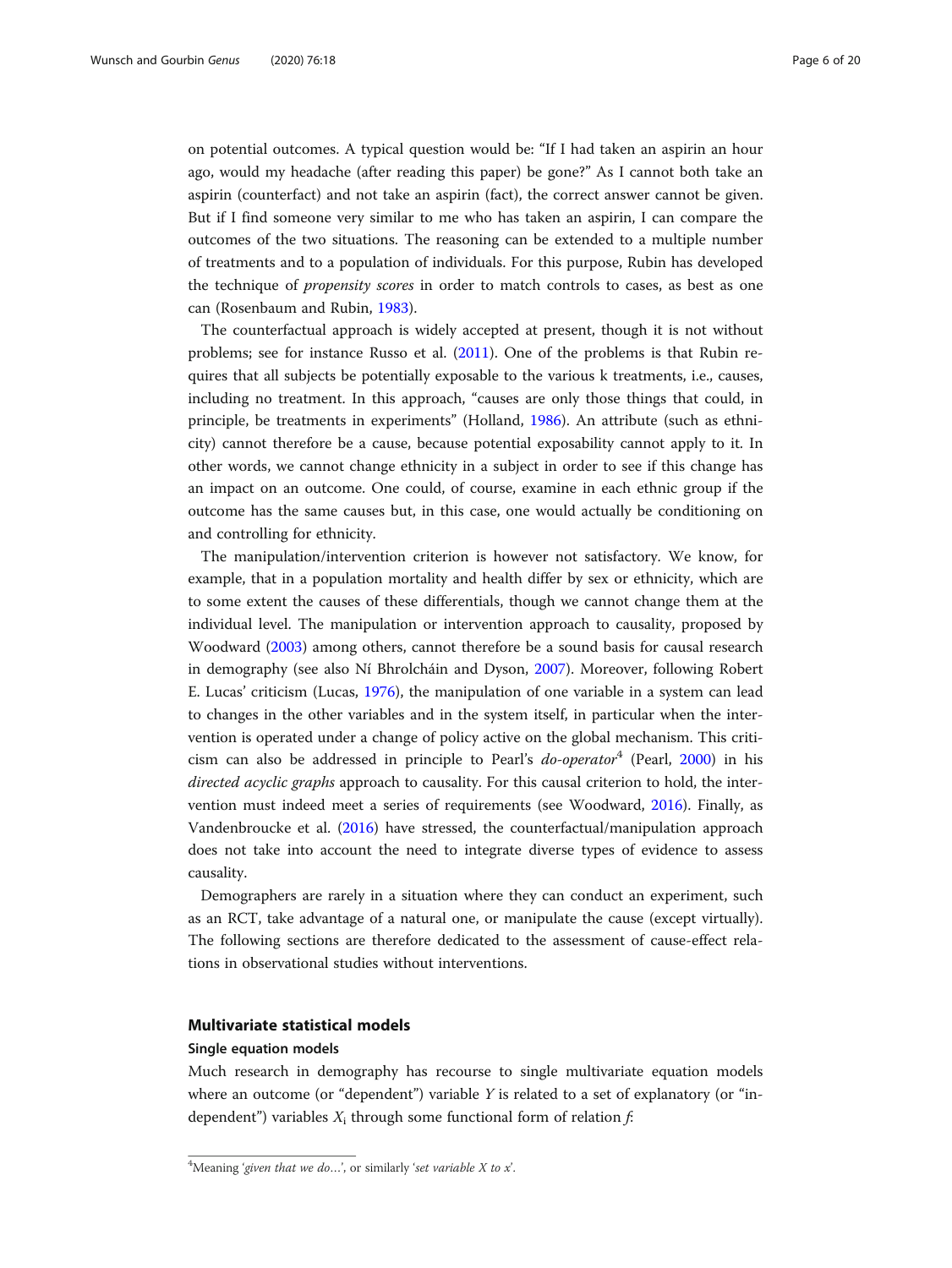# $Y = f(X_i) + \varepsilon$

The so-called error term  $\varepsilon$  stands for the variables influencing Y that are not included in the model, in other words for the fact that a model is never a perfect representation of the data. Some of these latter variables, say  $Z_i$ , may however be associated, in addition to Y, with some of the  $X_i$  and have to be controlled for in order to avoid loss of exogeneity in the explanatory variables  $X_i$ . One also says that the  $Z_i$  confound in this case the relation between the  $X_i$  and the outcome Y. Controlling means here conditioning on the  $Z_i$ , and the final model becomes

$$
Y = f(X_i, Z_i) + \varepsilon
$$

For example, Green and Hamilton [\(2019\)](#page-18-0) investigate, using single logistic regression models for infant, neonatal, and postneonatal mortality, whether maternal educationinfant mortality gradients vary by race/ethnicity among infants from US-born and foreign-born mothers. In addition, they include controls for maternal characteristics, such as maternal age and marital status.

Though widely used<sup>5</sup>, in often intricate frameworks, single equation models can be criticized from a causal point of view. First, they do not spell out the structure of relationships among the variables, though interaction effects are often considered. In single equation models, it is as if different structures of association among the variables had no impact on the generation of the outcome variable, a doubtful hypothesis indeed. For example, even a very simple model such as X is a cause of Z and of Y, and Z is a cause of Y, cannot be represented adequately by a sole equation. Secondly, as the structure among the variables is not specified, if one is not careful, single equation models can lead to incorrect controlling, such as conditioning on mediators<sup>6</sup>, on colliders<sup>7</sup>, or on the other components of a conjunctive cause<sup>8</sup>, three errors to avoid. Choosing the appropriate confounding variables one should control for requires specifying the order of relations among the variables; on this issue, see Mouchart et al. [\(2016\)](#page-18-0). Lastly, single equation models cannot deal with simultaneity issues, such as the "causal circle" (or feedback effect)  $X$  causes  $Y$  causes  $X$ , also called a directed cycle in graph theory. On these grounds, in the study of causes and effects, demographers should consider abandoning the use of single equation models in favor of more complex designs (such as in Bijwaard et al., [2019](#page-17-0)).

#### Multiple equation models

For the reasons given above, multiple equations models should be preferred to single equation ones for assessing cause-effect relations in demography. Econometricians have developed simultaneous equations models (SEMs) to deal with simultaneity issues, such as supply and demand in a market, or, more generally, in equilibrium systems with simultaneous feedback (Wooldridge, [2013](#page-19-0), chapter 16). Simultaneity often results from a lack of information on the ordering of the variables, i.e., from insufficient or inadequate

<sup>5</sup> Perusing, as of end November 2019, the papers published during that year in the journals Demographic Research, Population Studies, Population, Genus, European Journal of Population, and Demography.

<sup>&</sup>lt;sup>6</sup>Such as  $X_k$  in  $X_j$  causes  $X_k$  causes  $Y$ .

<sup>&</sup>lt;sup>7</sup>Such as  $X_h$  in  $X_k$  and  $X_j$  cause  $X_h$ .

<sup>&</sup>lt;sup>8</sup>Such as *Z* in *X*  $\land$  *Z* causes *Y*.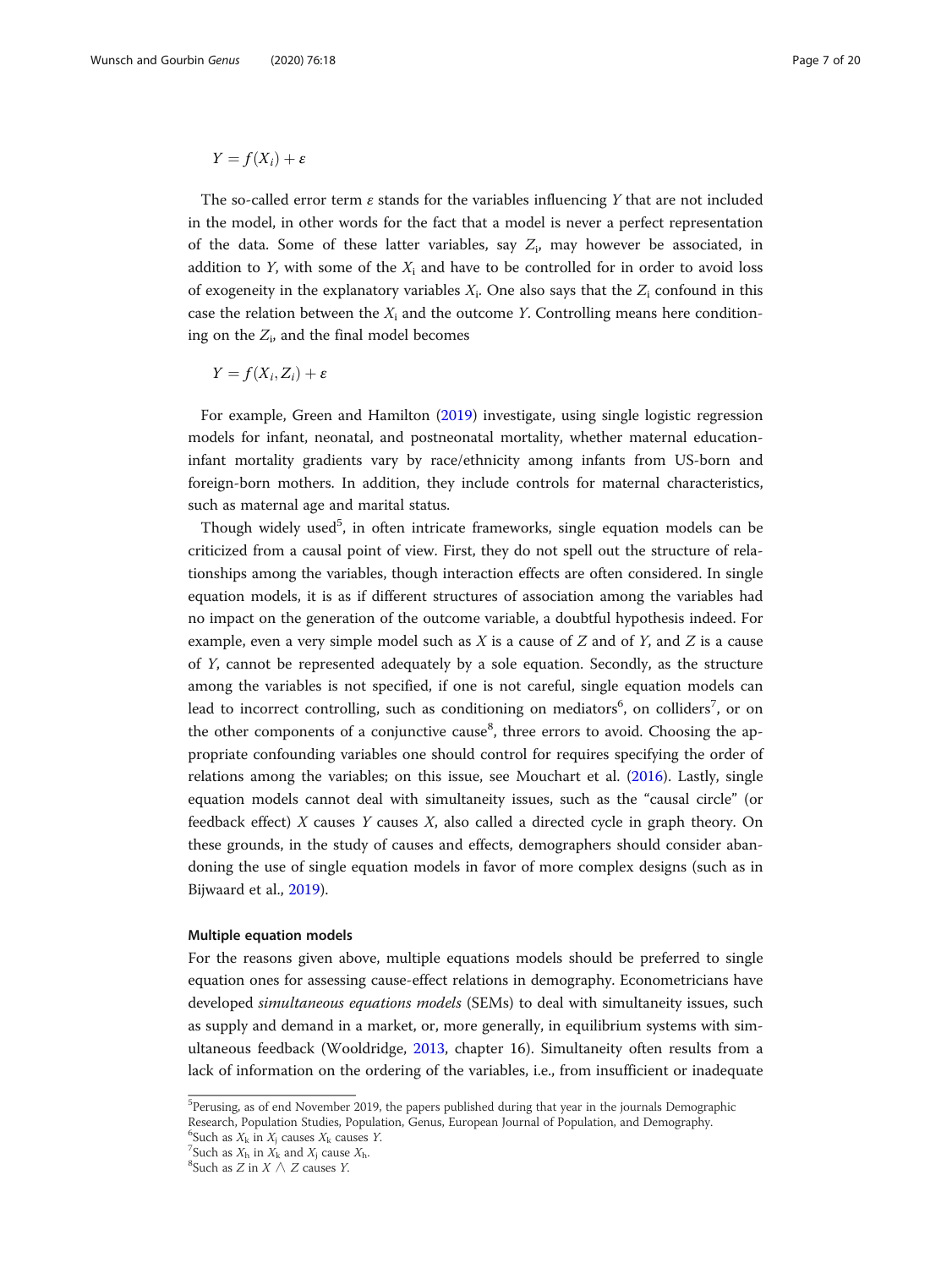data. If the data are aggregated by yearly periods, for instance, events occurring during these periods appear to be simultaneous though, in fact, they are not.

The multiple equations models discussed here are of another type. In this case, the equations represent the structure of the system of variables in a causal perspective (see Bollen and Pearl, [2013\)](#page-17-0). They take into account the asymmetric relations between the variables, each variable in the system being a cause or an outcome of another one. These models are therefore called *structural equations models*<sup>9</sup>. A structural equations model can be represented by a *directed acyclic graph*, or DAG, while a simultaneous equations model usually cannot. Following Pearl [\(2000\)](#page-18-0), a DAG visually represents the recursive decomposition of a joint distribution, specifically representing the causal structure among variables. A DAG cannot always represent, however, all the characteristics of the structural model. SEMs, on the contrary, usually describe non-causal, and therefore non-recursive, systems. For more on this subject, see the interesting discussion by Strotz and Wold [\(1960\)](#page-19-0) on recursive versus non-recursive systems.

An excellent overview of structural equations modelling is given in Tarka [\(2018](#page-19-0)). Though in favor of this approach, Tarka nevertheless points out some issues concerning, in particular, the understanding of the role of the null hypothesis, the specification of such models and the possible omission of important variables or the inclusion of redundant variables, the testing of the fit of the model, and more generally the need for a strong theoretical background. The following section on mechanisms and sub-mechanisms will develop a more general framework for structural equations modelling, but first two examples of the latter are given below as an illustration of the methodology<sup>10</sup>.

#### Two examples

Lopez Rios et al. ([1992](#page-18-0)) have proposed a structural equations model, using multiple indicators per concept, for examining at the macro level the impact of the health care system on regional adult mortality differences in Spain, for all medical causes of death and by large groups of causes. Six concepts (or latent variables) and 31 indicators (or manifest variables) are taken into account. In this model, mortality depends upon the use of the health care system and the level of social development. The use of the health care system depends upon the population age structure of the regions, the available health infrastructure, and the level of social development. Finally, the latter two variables depend upon the level of regional economic development. This structural model has been estimated using the LISREL (for LInear Structural RELations) software developed by Karl Jöreskog and Dag Sörbom.

The second example is drawn from a publication by Gaumé and Wunsch ([2010](#page-18-0)). Using individual data from the Norbalt surveys held in 1994 and 1999 in the three Baltic countries, the authors examine the determinants of self-rated health in the three countries and for the two periods, by way of structural equations modelling and directed acyclic graphs. The model includes as possible determinants of self-rated health: alcohol consumption, physical health, psychological distress, education, locus of control, and social support. The model takes into account the structure of relations among the variables, in particular the direct and indirect paths leading from the various possible determinants (or causes) to the effects (or outcomes). The authors have used

<sup>&</sup>lt;sup>9</sup>In the literature, they are sometimes confusingly also called SEMs.

<sup>&</sup>lt;sup>10</sup>The reader is referred to the papers for the full results of the models.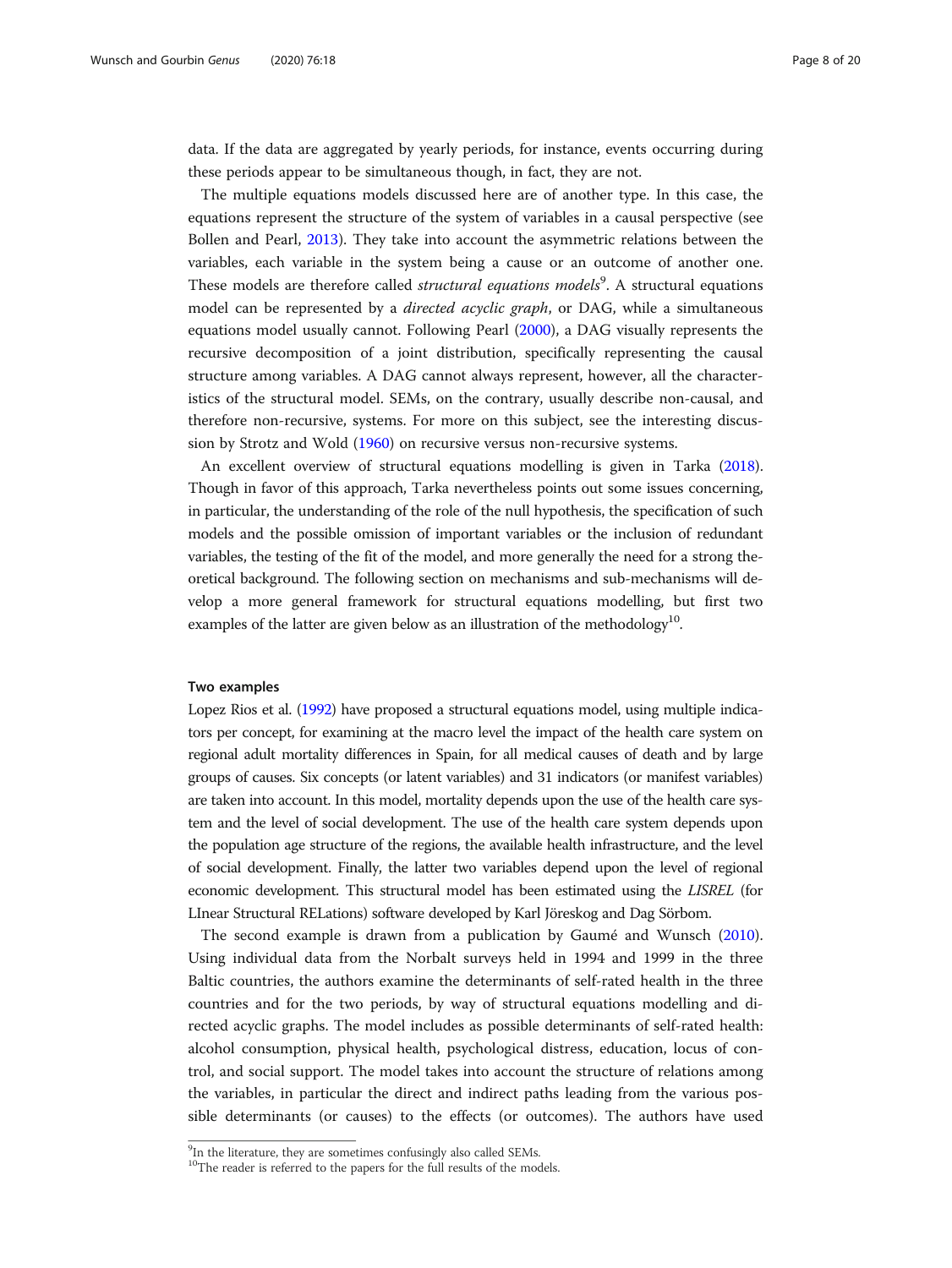Bayesian inference to estimate the parameters of the model. The posterior distributions (posterior probabilities) have been obtained from the data and priors iteratively, using a Markov Chain Monte Carlo (MCMC) procedure. This linear recursive structural model has been fitted, for each of the three countries, using the AMOS (for Analysis of MOment Structures) software for causal modelling.

## Mechanisms and structural causal modelling

#### A general framework

The two examples given above raise a series of questions shared by many researchers, the following among others. How are the concepts chosen? Can these be translated into measurable indicators? On what basis is the causal network of relations among variables specified? What is the external validity of the model, outside the population of reference? Michel Mouchart (statistics), Federica Russo (philosophy of science), and the first author of the present paper have developed over the past years a general framework for structural causal modelling (SCM) in the social sciences. The objective is to make explicit the conditions under which multiple equation models can allow causal inference, including the availability of relevant data. An overview of this approach is given in Russo et al. ([2019](#page-19-0)), on which the present sub-section is based.

The framework stems from the work on structural modelling by the Cowles Commission in econometrics in the early 1950s, and from Sewall Wright's path analysis in population genetics dating from the 1920s. According to Pearl and Mackenzie ([2018,](#page-19-0) p.63), Wright's approach "is a landmark for the history of causality." It was later developed by Judea Pearl with his directed acyclic graphs approach to causation (Pearl, [2000\)](#page-18-0). A close neighbor is mediation analysis, for instance in life course studies, that also examines the causal pathways among multiple variables (Daniel and De Stavola, [2019\)](#page-18-0). SCM does not imply an explicit statistical model. In particular, the form of the relations between variables needs to be specified according to the problem and data at hand.

The purpose of SCM is to represent and explain a data generating process (DGP). The main features of the framework are the following.

#### Causal and structural

Focusing on causal analysis, the SCM approach depends upon reliable background information and evidence for proposing:

- The putative causes of outcomes and effects of causes, including the direct and indirect paths from a cause to an effect,
- The ordering of the variables and their role-function in the mechanism and submechanisms producing the data, as developed in Wunsch et al. ([2014\)](#page-19-0),
- And more generally for specifying the intelligible organized structure of relations among variables.

Background knowledge typically involves existing theories concerning the domain of analysis, and theoretical reasoning, but also embraces previous results, preliminary analysis of data (including exploratory data analysis), and the advice of experts. It is on this basis that a preliminary hypothesis is formulated, in a hypothetico-deductive (H-D)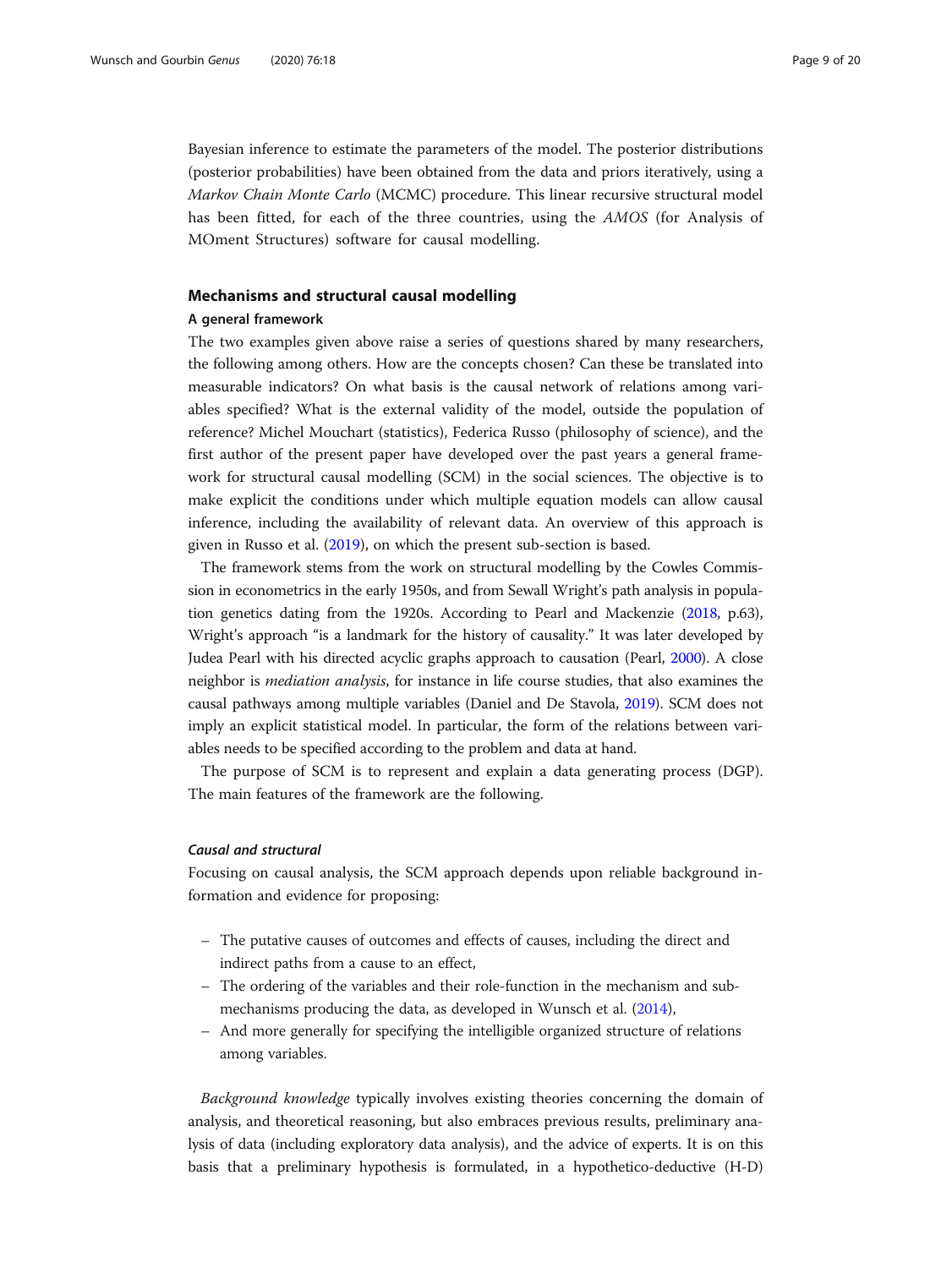perspective. SCM is thus far from exclusively relying on the associations observed among variables, as would a purely data-driven approach. For a devastating critique of the latter, in particular of automated causal discovery based on the correlations among variables, see Freedman and Humphreys [\(1999\)](#page-18-0). Causality cannot be assessed solely from associations observed in observational data. A similar critique has been put forward by Dawid [\(2009](#page-18-0)), who rejects causal discovery algorithms and DAGs aiming at the extraction of causal conclusions from observationally inferred conditional independencies.

#### Recursive decomposition and DAG

"Explaining" usually implies decomposing a complex phenomenon in terms of a set of simpler parts. In demography, for instance, this is the purpose of demographic analysis; see, e.g., the Introduction to Louis Henry's well-known book on the subject (Henry, [1972](#page-18-0)). In SCM, the causal explanation is based on a recursive decomposition of the joint distribution of the variables, representing the mechanism generating the data. The joint distribution is expressed as a product of conditional distributions where the conditioning variables form an increasing sequence and where each factor of this product represents a plausible sub-mechanism composed of entities and activities. For this reason, directed acyclic graphs (DAGs) provide a privileged tool of representation, though a DAG cannot always fully represent the characteristics of a joint distribution (such as moderator effects).

More formally, if one considers a vector of variables, the joint distribution can be written as:

$$
P(X_1, \ldots, X_p) = P(X_1)P(X_2|X_1) \ldots P(X_p|X_1 \ldots X_{p-1})
$$

Usually, one obtains a condensed or simplified recursive decomposition after retaining only the relevant conditioning variables. Often, however, one cannot achieve a complete decomposition in terms of single variables but in terms of "blocks" of variables. The paper by Wunsch et al. [\(2018\)](#page-19-0) categorizes the distinct types of blockrecursivity and examines the implications of block-recursivity for causal attribution.

#### Exogeneity and causation

Under a suitable exogeneity condition of non-confounding, one can view the conditioning variables as causes in the sub-mechanism where they appear (Wunsch et al., [2014](#page-19-0)). This requires in particular that the relevant confounders be controlled for, i.e., conditioned on.

#### Focusing on distributions

The basic objects of analysis are the set of empirical distributions. Equations are related at best to conditional expectations, although effects of causes may take other ways. To give a trite example, one can obtain the same mean length of life  $e_0$  with different distributions of life-table deaths by age and examine why this is so. The culprit could be different distributions of medical causes of death.

#### Explanation and parametrization

In SCM, the explanation is based on a recursive decomposition. Representing a DGP by a probability distribution implies that this representation leaves unexplained some part of the DGP, namely the stochastic component of the model. Therefore, the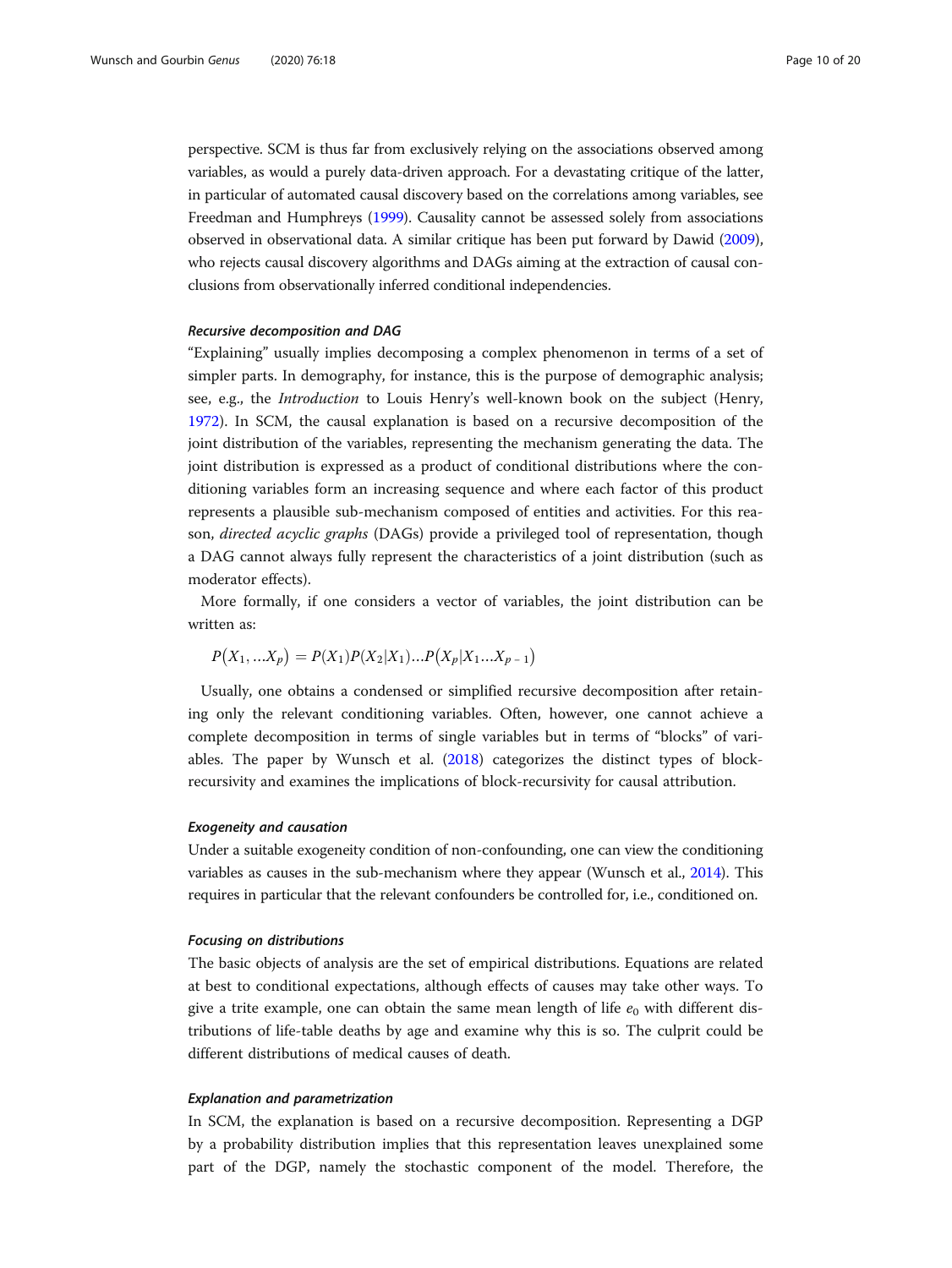statistical explanation concerns the characteristics, or parameters, of the probability distributions.

#### Stability or invariance

Considering as structural a mechanism underlying the workings of a DGP requires that the model enjoy suitable properties of invariance under a class of "reasonable"<sup>11</sup> interventions or modifications of the environment. The point here is to look for a proper separation between the incidental and the structural aspects of the DGP. The issue is also that of properly defining the population of reference. A reason for this is that no model in demography, and more generally the social sciences, can pretend to be universal in time and in space. At variance with Kincaid  $(2004)^{12}$  $(2004)^{12}$  $(2004)^{12}$ , there are no universal and necessary laws in the social sciences per se, though in demography biological "laws" in the fields of fertility and mortality can be embedded in social processes.

#### An example

The present example, in the field of reproductive health, is taken form Gourbin et al. ([2017](#page-18-0)). Having recourse to an analysis of Demographic and Health Survey (DHS) data, this study examines the causes of contraceptive use in the capital cities of four African countries. The methodology is based on recursive structural causal models represented by directed acyclic graphs. After a comprehensive search of the literature on the topic, discussions with experts, and a thorough description of the sample data, a conceptual model (Fig. [1\)](#page-11-0) has first been put forward that reflects the organized network of relations among theoretical concepts.

Based once again on background knowledge, Fig. [2](#page-11-0) presents the operational model taking this time the available data into account. Figure [2](#page-11-0) actually represents a directed acyclic graph (DAG) where each variable or node in the graph depends upon the variables upstream, i.e., upon their "ancestors", in the absence of retroactive or feedback effects (Pearl [2000](#page-18-0)). Each arrow or link represents a putative causal effect and each endogenous variable (i.e., one that is determined by other variables in the model) is conditioned on its immediate causes or "parents" in the sub-mechanism, i.e., on only those variables that have a direct effect on this endogenous variable. This strategy controls for known confounders and takes possible interaction effects into account (Mouchart et al., [2016](#page-18-0)). For example, in Fig. [2](#page-11-0), one conditions the outcome "contraceptive use" on its immediate or direct causes:

Contraceptive use | man's level of education, approval of family planning, woman's level of education, paid employment in the past 12 months, desire to have children

where the symbol "|" means "conditioned on." One does the same for each outcome in the graph. There are as many equations as there are outcomes. Woman's age at the time of the survey and her socialization environment are regarded as exogenous variables, i.e., they do not depend upon other variables in the model. The variables being in categorical format in this example, logistic regressions are used throughout for parameter estimation in each of the distinct sub-mechanisms.

<sup>&</sup>lt;sup>11</sup>In Haavelmo's words [\(1944,](#page-18-0) p. 29).<br><sup>12</sup>"Laws are universal in that they do not refer to particular entities" (Kincaid, [2004,](#page-18-0) p.171). This is never the case in the social sciences, the context or entity always playing a major role.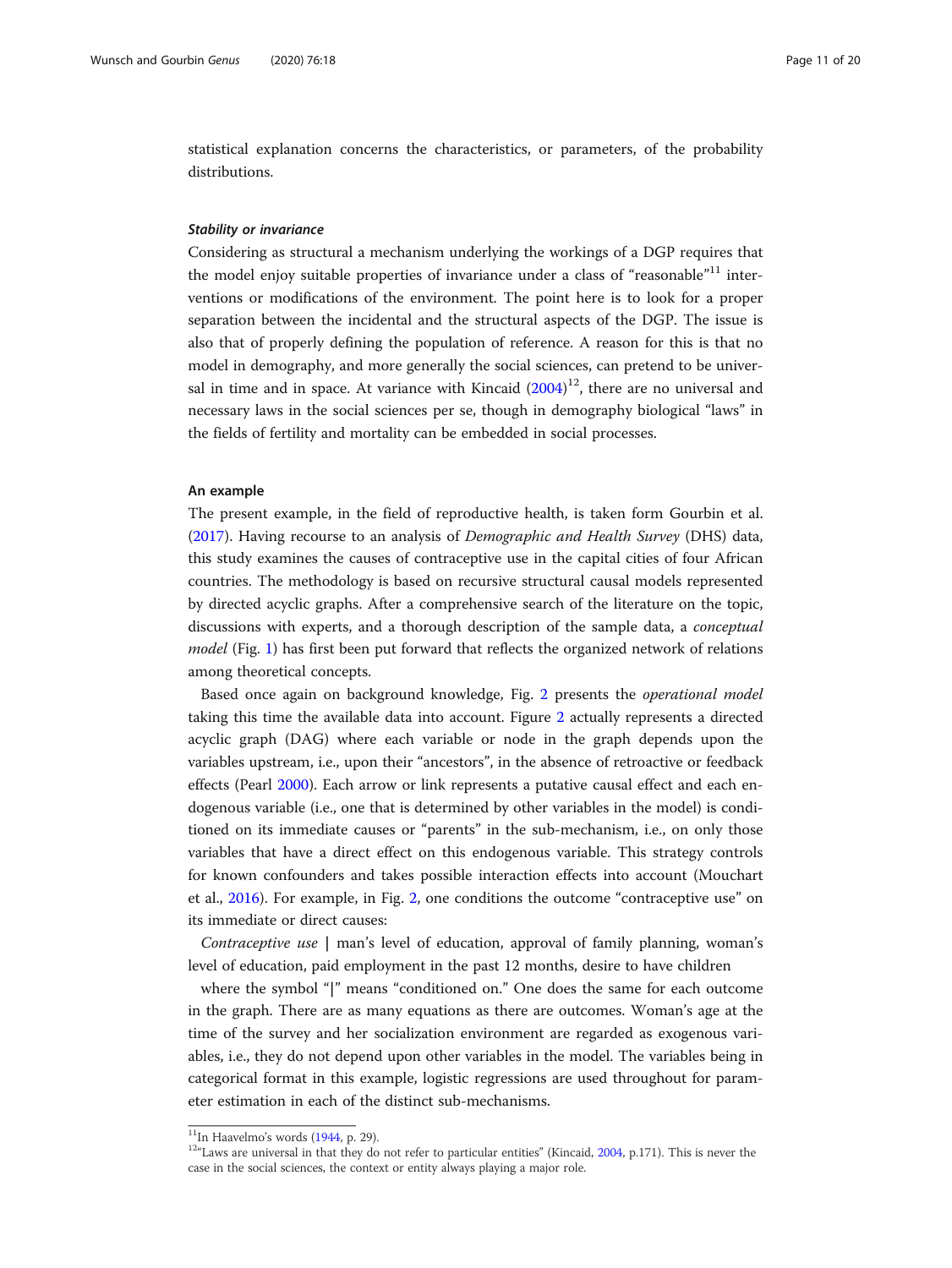<span id="page-11-0"></span>

The empirical analysis has confirmed the importance of variables such as education, the desire for children, and partner agreement on family planning in explaining contraceptive use. It has also highlighted a structural union-reproductive indirect path (in bold on the right in the graph) linking female education to contraceptive use. This path was remarkably stable between countries and between the two large age groups considered. The directions of the relations remained the same and were always statistically significant. On the contrary, the analysis led to a tentative rejection of a socio-cultural indirect path (in bold on the left), as the latter was not confirmed by the data available. Possible reasons for this are discussed in the article, in particular the lack of some appropriate indicators in the available data concerning especially the concept "Accessibility and quality of health services" (see Fig. 1).

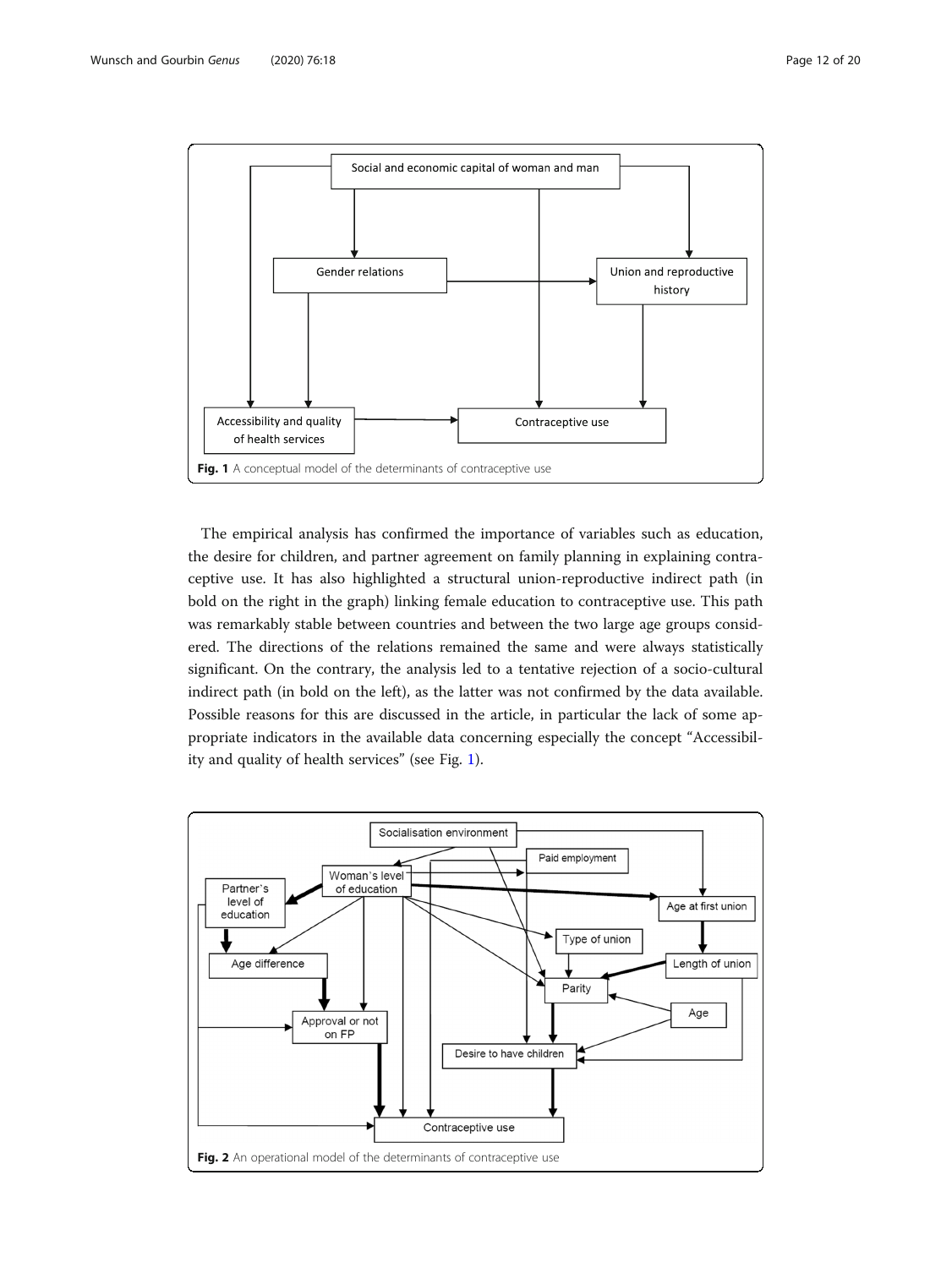#### Assessing causality in demographic research

As pointed out in the "[Intervention studies](#page-3-0)" section, Ní Bhrolcháin and Dyson ([2007](#page-18-0)) have put forward and discussed a set of criteria supportive of causal inference. Several of these criteria are comparable to those proposed by Bradford Hill and thoroughly evaluated by Rothman and Greenland [\(1998](#page-19-0))—see [Appendix](#page-17-0). In this section, we complement this approach by recalling the various steps in a research and by discussing a series of recommendations relative to their implementation in population research.

#### Research question

Gérard [\(2006\)](#page-18-0), in particular, has underlined the need for clearly defining the question at the origin of the research, as it is a first step in the formulation of the underlying theory. In her study on divorce effects and causality, Ní Bhrolcháin (2001) has shown that a same question at issue can be understood in more than one way. Among others, is the question raised at the aggregate or at the individual level? The formulation of the question at the origin of the research is dependent upon what one already knows, i.e., upon one's background knowledge (see the "Mechanisms and structural causal modelling" section). The question will be at the basis of the conceptual framework to be developed.

#### Conceptual framework

The need for developing a conceptual framework has been stressed some decades ago by Hubert Blalock [\(1968\)](#page-17-0) and more recently by Hubert Gérard [\(1989](#page-18-0), [2006\)](#page-18-0). The purpose of the conceptualization procedure is to organize the information provided by background knowledge, including the critical review of the literature and exploratory data analysis. The main theory should identify, to the best of one's knowledge, the relevant concepts for the problem at hand, the interrelations among these concepts, and specify the direction of these relations (see, e.g., Fig. [1](#page-11-0)). As concepts are theoretical constructs, they need to be clearly defined in all their dimensions. As a banal example, if one studies inequalities in mortality according to social class, one should define what is meant by the latter, as social class covers multiple dimensions, such as economic capital, cultural capital, social prestige, and social network. The structural relations between the variables should distinguish the putative causes of the outcome considered, from the variables that can confound the possible causal relations. For this, one should spell out the global mechanism and submechanisms responsible for the data generating process.

## Operational framework

As stated above, the main theory or conceptual framework is expressed in terms of concepts and relations between concepts. To test this theory, one needs to translate the conceptual framework into an operational framework or auxiliary theory (see, e.g., Fig. [2](#page-11-0)) where the concepts are represented by observable and potentially measurable variables or indicators (ideally, at least one indicator per dimension of the concept). Once again, this translation should be based on background knowledge, and it depends of course on the availability of relevant data. In some cases, as pointed out at the end of the "Mechanisms and structural causal modelling" section, no suitable indicators are available, and this issue must be discussed in the conclusions of the research as it can hamper the validation of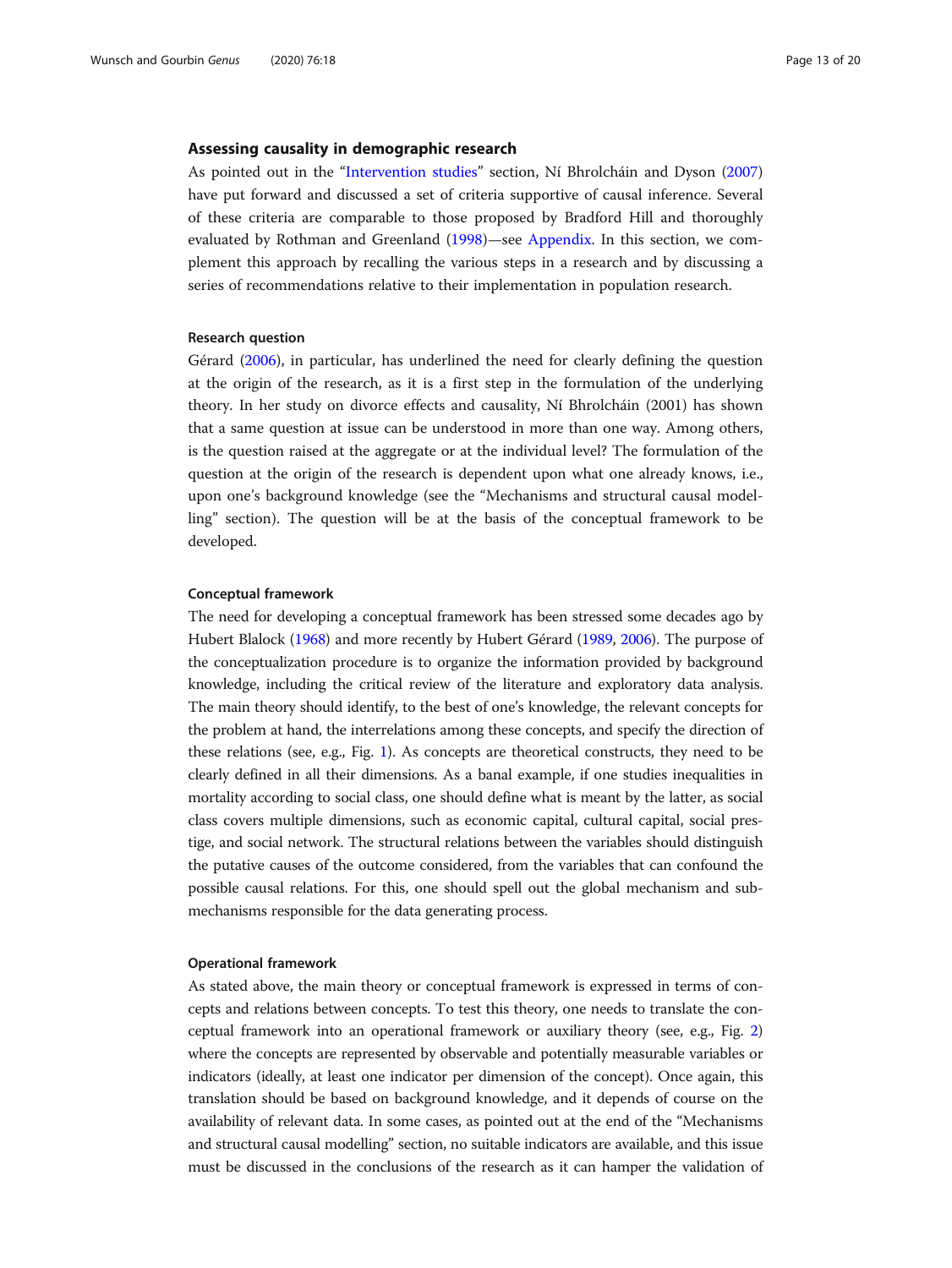the theory. In other cases, the dimensions of a same concept may be weakly associated, and the question then is to break up or not the concept into its various more or less independent dimensions.

#### Structural modelling and DAG

In the "[Multivariate statistical models](#page-5-0)" section, for assessing causality, a preference was given to multiple equations models compared to single equation models. The operational framework will most often show that variables are interrelated according to an organized network. A single equation model cannot represent the latter's complexity. The operational framework should ideally correspond to a recursive decomposition relating to the postulated mechanism and its sub-mechanisms and be represented by a directed acyclic graph (see, e.g., Fig. [2](#page-11-0)). Of course, this framework requires strong background information on the mechanism and submechanisms involved. As David Freedman [\(2004,](#page-18-0) p. 274) has written: "You cannot infer a causal relationship from a data set by running regressions—unless there is substantial prior knowledge about the mechanisms that generated the data." And one needs in addition relevant high-quality data. If this is not achievable, because some of the relations between variables are unknown, recursivity between blocks of variables is nevertheless often possible and a partial causal assessment is feasible, as discussed in Wunsch et al. ([2018](#page-19-0)). In all cases, it is recommended to translate one's theory into a causal graph, even if the latter remains incomplete. This will, inter alia, make clearer the network of relations among the variables, and the possible presence of confounders, of mediators, and of colliders.

#### Temporal ordering

It is usually admitted that causes should precede their effects in time. It is hence necessary to integrate time into causal models and to choose the data accordingly. A main advantage of longitudinal data, either retrospective or prospective, is to give the timeordering of events. Nevertheless, we recall that retrospective data are affected, i.a., by recall biases and prospective data by drop-outs. Record linkage is another approach that can be used to time-order events at the individual level. For example, Rychtaríková et al. ([2013](#page-19-0)) have used linked data from three Czech registers to examine the impact of maternal and paternal age at childbearing on congenital anomalies. More and more sources of data are being linked together, and methods for analyzing *Big Data*, structured and unstructured, are becoming increasingly available. However, temporal ordering does not imply causal ordering. In other words, as it is well known, association is not causation, temporally or otherwise. Without a good knowledge of the mechanisms leading from the causes to the effects, it is impossible to infer causality from the simple ordering of events. On the other hand, if the mechanism is not well known, observing the regular succession of events may put one on the way of eventually finding a convincing explanation. Regular succession is indeed one of the causal criteria proposed by David Hume in the eighteenth century and is still valid for exploratory purposes.

#### Multiple levels

A distinction was made in the "Introduction" section between aggregate or macro-level analysis and individual or micro-level analysis. Actually, both levels of explanation are often required to truly understand a given phenomenon, and multi-level models are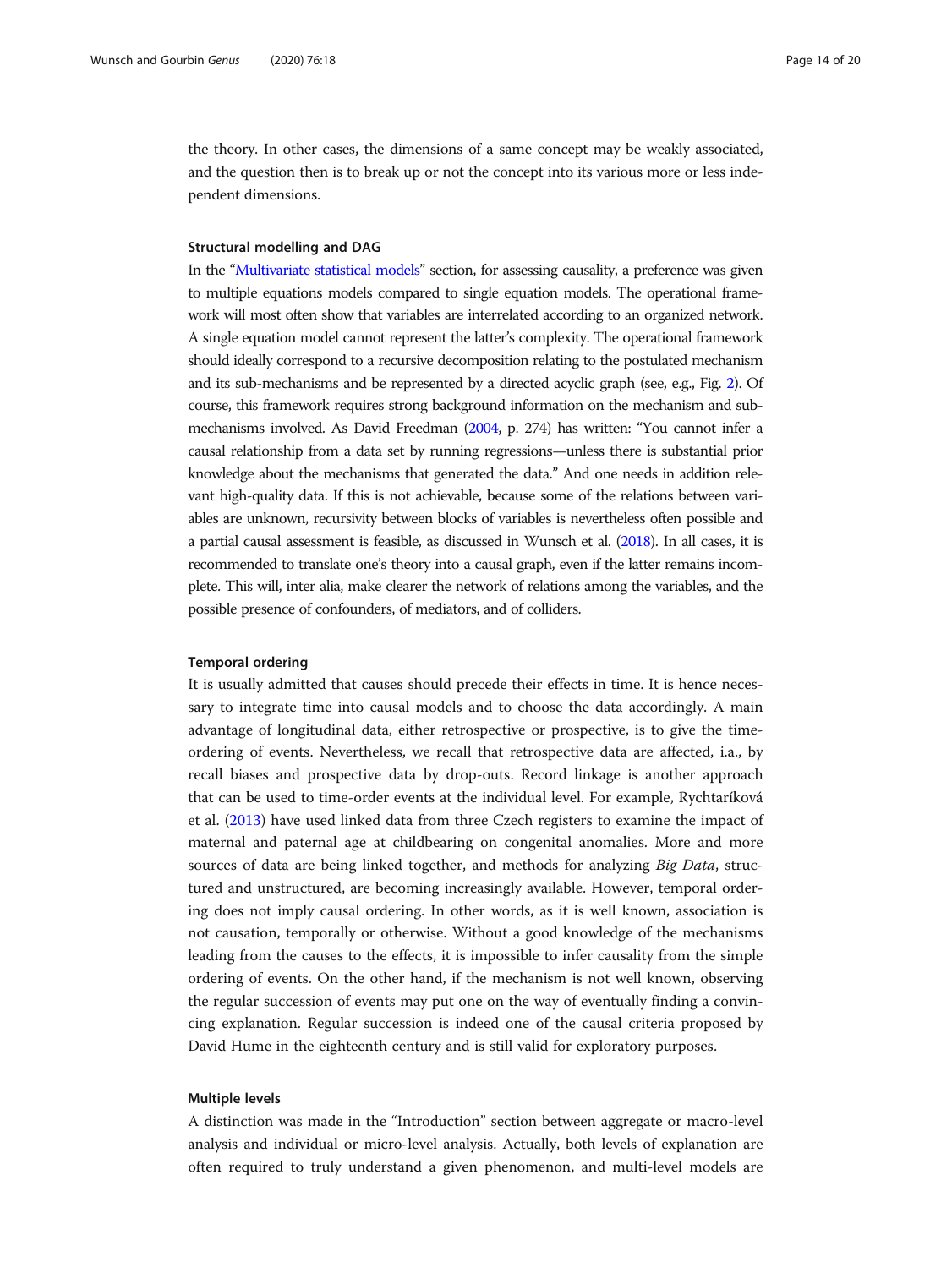recommended for this purpose. Their aim is to separate the effects resulting from micro characteristics, from those emanating from macro features and the environment. The Polish sociologist Stefan Nowak [\(1989](#page-18-0)), many years ago, has stressed the need for constructing multi-level theories in the social sciences, taking into account causes and effects from more than one level. In demography, Daniel Courgeau [\(2007\)](#page-17-0) has thoroughly examined the change in the paradigms of demographic research, from the macro to the micro level, and then to multilevel analysis. Here as elsewhere a strong conceptual framework is required, in order to disentangle the multi-level network of relationships between variables. Courgeau has shown for example, in a study of Norwegian inter-regional migration according to the fact that the individual is a farmer or not, that the parameters estimated at the micro and macro levels were contradictory. These differences could be explained by simultaneously including in the micro model the fact of being a farmer and the percentage of farmers living in the region (Courgeau and Baccaïni, [1998\)](#page-18-0). To give a recent example in the field of subjective health, Teixeira Vaz et al. [\(2019](#page-19-0)) have examined life satisfaction among older people in Belo Horizonte according to their individual characteristics and those of their neighborhoods. The paper shows, among others, a lower prevalence of life satisfaction among those who lived in neighborhoods with high physical disorder levels (such as presence of trash and graffiti), after adjusting for individual and other contextual characteristics. One could extend this approach to include the spatial patterns (clustering) of neighborhood deprivation and of life satisfaction (Okrasa and Rozkrut, [2019](#page-18-0)).

#### Agent-based simulation

Frans Willekens has been a pioneer in building a bridge between the micro and macro levels with his microsimulation MicMac models (Willekens, [2005](#page-19-0)). For bridging the micro-macro gap, some studies are resorting to agent-based simulation modelling (ABM). For example, Billari et al. ([2007](#page-17-0)) have developed an ABM marriage model for a population of interacting agents, taking into account the chances of marrying and the willingness to marry. The typical macro age-pattern of marriage emerges from this micro simulation. A detailed presentation of ABM is given, among others, in Grow and Van Bavel [\(2017\)](#page-18-0). Obviously, simulation models create a virtual world and, as Diez Roux ([2015](#page-18-0), p.101) has pointed out, in this artificial world we cannot determine whether  $X$  causes  $Y$  in the real world, because the virtual world is our own creation. We can only create scenarios and examine, for example, the implications of counterfactuals. Nevertheless, as the simulation exercise consists of acting and inter-acting individual agents, where an agent's behavior can be made dependent upon the behavior of others, ABM could be used in causal research not only for creating counterfactual scenarios or for taking heterogeneity and time into account, but possibly also for bridging the individual level and the macro levels. As put forward by Casini and Manzo ([2016](#page-17-0), p.18), ABM allows the co-habitation of several levels of analysis: "By iterating the objects' behavior, by making the objects communicate, and by collecting the local products of these behaviors over time, the simulation of an ABM is able to produce the macro level step-by-step." For empirical validation, macro level results can then be confronted with the real world. The micro level rules of behavior should be based, to the best of one's knowledge, on sound empirical insight rather than on hypothetical assumptions. For example, in the health field, Ajelli et al. ([2010](#page-17-0)) have used agent-based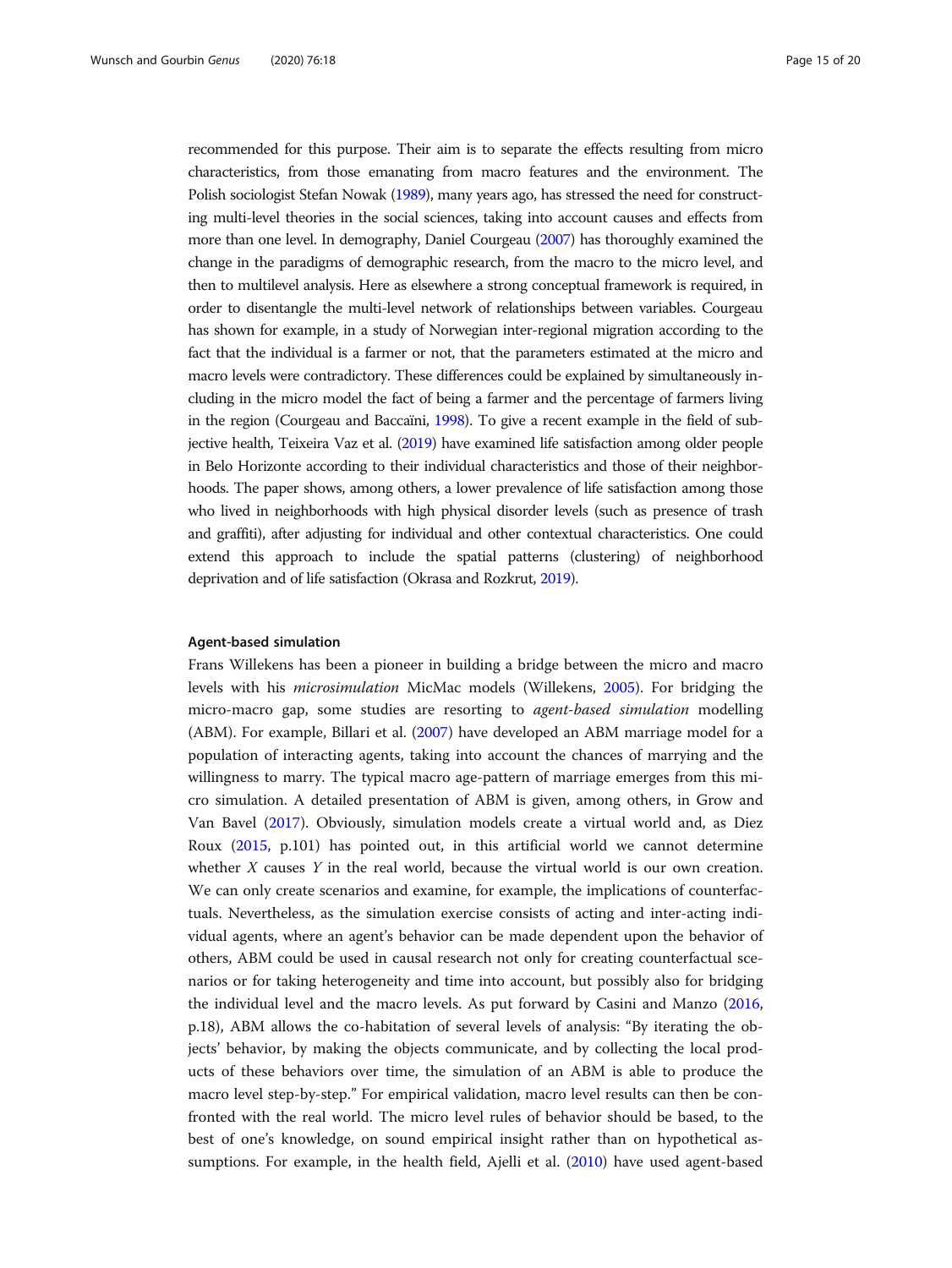modelling for studying the spread of an infection among individuals through contacts with household members, school and workplace colleagues, and by random contacts with the general population. However, the question remains to what extent macro-level rules can be construed from micro level ones. ABM seems especially useful, in causal analysis, for "opening-up" the black box by theoretical explorations, when part of the mechanism between cause and effect is unknown. Nevertheless, these explorations rely on different scenarios, some of which may lead to the same observed effect; in that case, the black box will remain black.

#### The need for qualitative data

The methodology discussed up to now has been mainly quantitative. However, qualitative methods can bring extra knowledge concerning causal processes. It is pointed out below, in the paragraph on triangulation, that the example given in the "Mechanisms and structural causal modelling" section, on the causes of contraceptive use in the capitals of four African countries, should be backed up by other means. Actually, the quantitative study was complemented by a qualitative one based on semi-structured in-depth interviews with women in Accra, Dakar, Ouagadougou, and Rabat (Bajos et al., [2013](#page-17-0)). This investigation showed that social reproductive norms are strongly linked with fertility inside marriage and that fertility of the woman must be proven when she is married. This reinforces our finding concerning the union-reproductive indirect path.

#### **Triangulation**

In many cases, different theories can be applied to the same data set. There can be many ways of looking at the data, and no sole model can be deemed "true." If these theories are confirmed by the data, they may lead to different causal conclusions. How do we choose between competing theories? A single study can rarely lead to sustainable causal claims. Triangulation is suggested in social research, and also in epidemiology (Vandenbroucke et al. [2016](#page-19-0)), as a way to support one's causal conclusions (see the pros and cons in Flick, [2017\)](#page-18-0). This requires that results converge when they are obtained from different independent studies, on the same population and in the same context, with different methods of data collection and analysis. For instance, our study presented in the "Mechanisms and structural causal modelling" section should ideally be backed up by other surveys on the same population, by other data sources such as medical registries, and by other methods such as qualitative research. If results do not converge, one should tone down one's causal claims and try understanding why results diverge. For example, for complex phenomena, different theories, data, and methods may shed light on different facets of the object of study. In any case, triangulation should improve our knowledge of the phenomenon beyond what is made possible by one sole approach (Flick, op. cit.).

#### More systematic reviews

Many studies are available in the literature dealing with a specific research question. It seems necessary, from time to time, to take stock of the findings by way of systematic reviews based on clearly defined protocols. This is also important for providing the background knowledge required for further studies. Systematic reviews are currently done in the medical field and a good example are the Cochrane Reviews. According to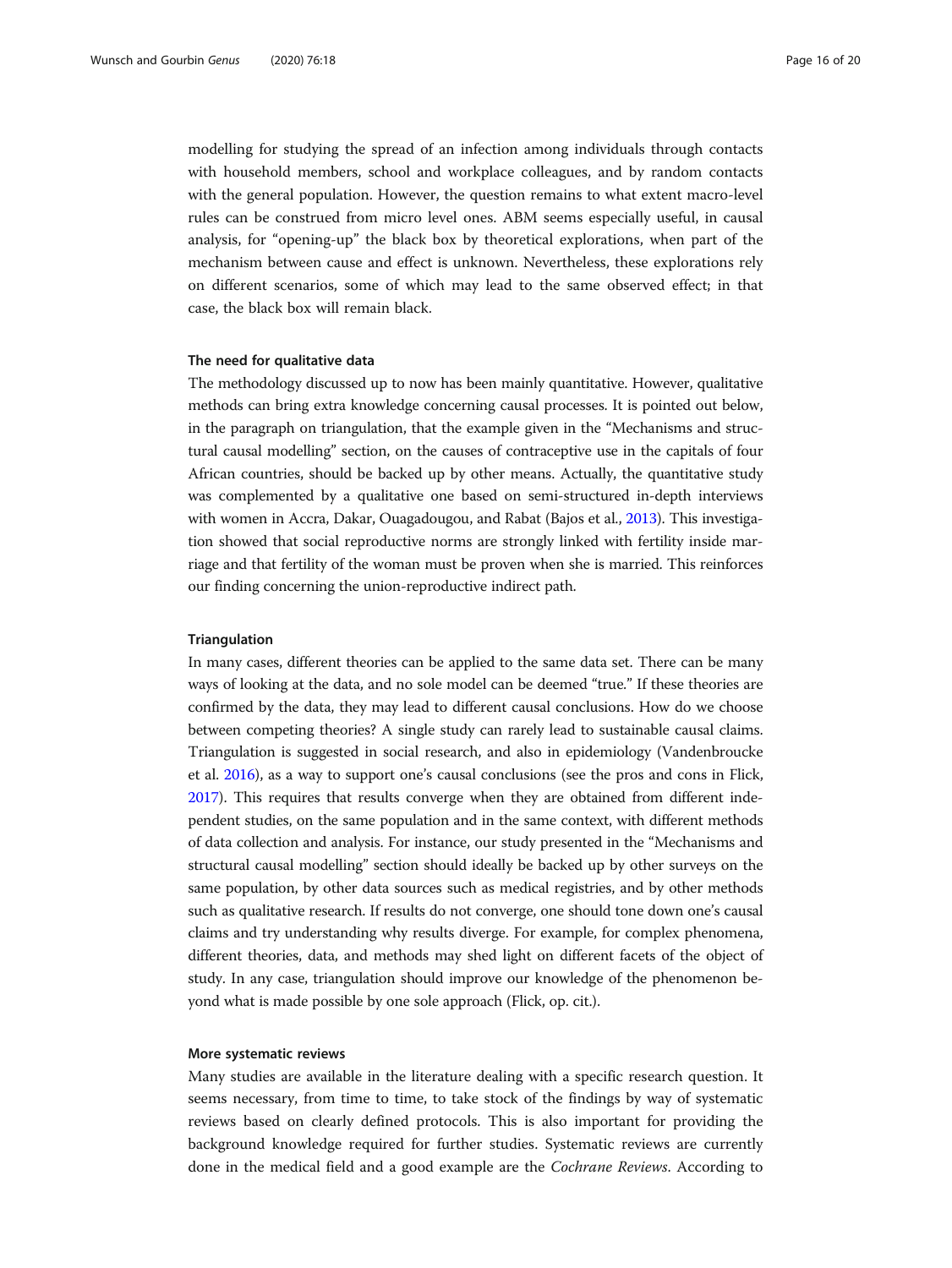the Cochrane website, "A systematic review attempts to identify, appraise and synthesize all the empirical evidence that meets pre-specified eligibility criteria to answer a specific research question". A first step is to define the criteria for selecting the studies. For instance, do we solely keep the papers in English or French, or do we include other languages as well? What is the time period considered? What geographical context do we cover? Which sources of studies will be chosen? … The studies selected should then be analyzed on the basis of clearly defined criteria. For example, for quantitative studies, what significance level is required for selecting the study in the review? Finally, a "summary of findings" should be provided, with information concerning the quality of the studies included in the review process, the potential biases, the variables entered in the analyses, and the main results observed. Jenicek ([1987](#page-18-0), chapter 2) has outlined a series of questions that can be considered in the analysis of the studies.

It should be pointed out, however, that systematic reviews can be affected by various biases. In particular, studies with statistically significant results are more frequently published than those with null or negative results (Easterbrook and Berlin, [1991](#page-18-0)). They are also published earlier. Studies with significant effects are more likely to be written in English and cited by other authors (Sterne et al., [2001\)](#page-19-0). Therefore, the probability is higher that they be included in systematic reviews. Low methodological quality of some studies may also be an important source of biases. This is especially the case of smaller studies (Sterne et al., op. cit.).

# Conclusions

This paper started off by stating that demographic research has, for decades, been more concerned with descriptive results than with causal assessment, and the reasons for this have been proposed. This observation should however not be considered as disparaging. Indeed, a thorough description of the data is often a first and necessary step in explanation; thus, for instance, the continued importance of demographic analysis. At present, more and more studies go beyond description and attempt some form of explanation by searching for the factors, determinants, causes, … , of the phenomenon considered. Most of these studies are still based on single equation statistical models. We have suggested that there are good reasons to opt instead for multiple equations models describing the organized network of relations among variables. This is, in particular, important for choosing the correct variables to control for and to avoid excess controlling. Single equation models remain valuable as a tool for a preliminary analysis of data. Other methods of exploratory data analysis can also be used for this purpose, such as dimensionality reduction (principal components analysis, multidimensional scaling, etc.).

We have recalled and discussed several ways to improve causal inference in demographic research. In particular, it has been suggested that more systematic reviews of the literature should be conducted on pertinent research questions and that triangulation is required before asserting causal claims. In order to organize and visualize the network of relations between the variables identified in the literature, it was highly recommended to draw, to the best of one's knowledge, the corresponding directed graph. The research approach one takes depends of course on the quantity and quality of background knowledge, on the availability of relevant data, on intuition, and sometimes on serendipity. To conclude, few theories are probably tenable outside the context for which they have been developed. It should always be remembered that no causal model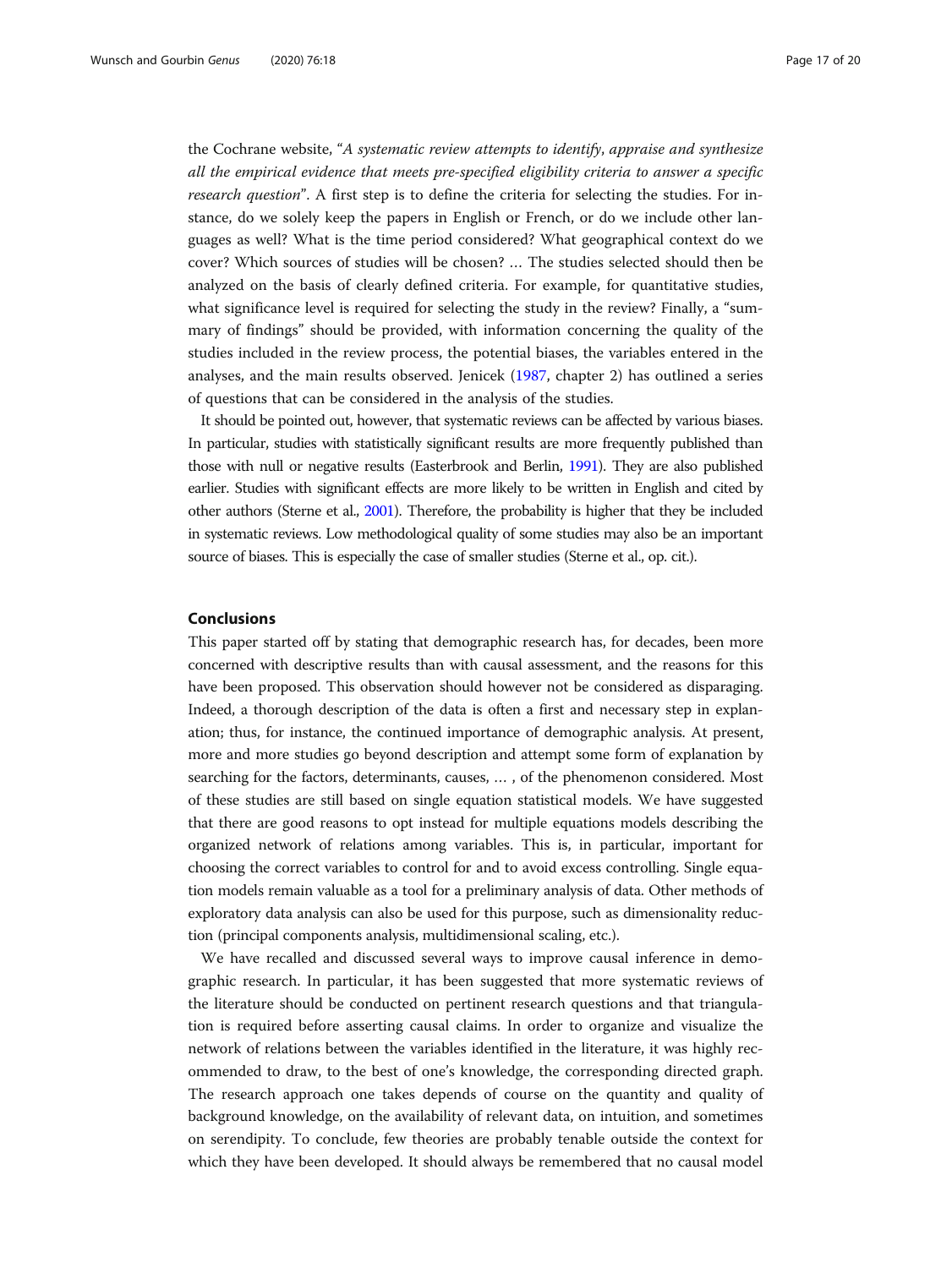## <span id="page-17-0"></span>Appendix

Table 1 Criteria of causal inference

| Ní Bhrolcháin and Dyson (2007) Time order |                        | Rothman and Greenland (1998) | Strength              |
|-------------------------------------------|------------------------|------------------------------|-----------------------|
|                                           | Contiguity             |                              | Consistency           |
|                                           | Duration               |                              | Specificity           |
|                                           | <b>Distinctiveness</b> |                              | Temporality           |
|                                           | Direction              |                              | Biologic gradient     |
|                                           | Proportionality        |                              | Plausibility          |
|                                           | Recurrence             |                              | Coherence             |
|                                           | No cause, no effect    |                              | Experimental evidence |
|                                           | Mechanism              |                              | Analogy               |
|                                           | No alternative         |                              |                       |
|                                           |                        |                              |                       |

can be deemed "true" in demographic research, as a model is always a partial and simplified representation of the real world.

#### Acknowledgements

The authors thank wholeheartedly Philippe Bocquier, Daniel Courgeau, Michel Mouchart, Federica Russo, and an anonymous reviewer, for their valuable comments and suggestions on a previous version of this paper. The debate nevertheless remains open on some issues, such as the concept of mechanism and the use of DAGs and structural models for causal assessment. The authors assume sole responsibility for the present paper.

#### Authors' contributions

Both authors contributed in equal terms and both have read and approved the final manuscript.

#### Funding

Does not apply.

#### Availability of data and materials

Does not apply.

#### Competing interests

The authors declare that they have no competing interests.

#### Received: 6 May 2020 Accepted: 15 July 2020 Published online: 23 July 2020

#### References

Ajelli, M., Gonçalves, B., Balcan, D., et al. (2010). Comparing large-scale computational approaches to epidemic modeling: Agent-based versus structured metapopulation models. BMC Infectious Diseases, 10(190), 1–13.

Bajos, N., Teixeira, M., Adjamagbo, A., et al. (2013). Normative tensions and women's contraceptive attitudes and practices in four African countries. Population, 68(1), 15–36.

Baptista E.A. and Queiroz B.L. (2019). The relation between cardiovascular mortality and development: A study of small areas in Brazil, 2001–2015, Demographic Research, Vol. 41, Article 51, 1437-1452.

Barbieri, M. (2013). Mortality in France by département. Population, 68(3), 375–418.

Basu, K. (2014). Randomisation, causality and the role of reasoned intuition. Oxford Development Studies, 42(4), 455–472. Bijwaard, G. E., Tynelius, P., & Myrskylä, M. (2019). Education, cognitive ability, and cause-specific mortality: A structural approach. Population Studies, 73(2), 217–232. [https://doi.org/10.1080/00324728.2018.1493135.](https://doi.org/10.1080/00324728.2018.1493135)

Billari, F. C., Prskawetz, A., Diaz, B., & Fent, T. (2007). The "wedding ring": An agent-based marriage model based on social interaction. Demographic Research, 17(3), 59–82.

Blalock, H. M. (1968). The measurement problem: A gap between the languages of theory and research. Chap. 1. In H. M. Blalock, & A. B. Blalock (Eds.), Methodology in social research, (pp. 5–27). New York: McGraw-Hill.

Blum, A., & Monnier, A. (1989). Recent mortality trends in the U.S.S.R.: New evidence. Population Studies, 43(2), 211–241. Bollen, K. A., & Pearl, J. (2013). Eight myths about causality and structural equation models. Chap. 15. In S. L. Morgan (Ed.), Handbook of causal analysis for social research, (pp. 301–328). Springer.

Cameron, D., & Jones, I. G. (1983). John snow, the broad street pump and modern epidemiology. International Journal of Epidemiology, 12(4), 393–396.

Casini, L., & Manzo, G. (2016). Agent-based models and causality. A methodological appraisal. In IAS working paper series, 2016:7, (80p). Linköping: University.

Chattopadhyay, R., & Duflo, E. (2004). Women as policy makers: Evidence from a randomized policy experiment in India. Econometrica, 72(5), 1409–1443.

Courgeau D. (2007). Multilevel synthesis. From the group to the individual, Springer.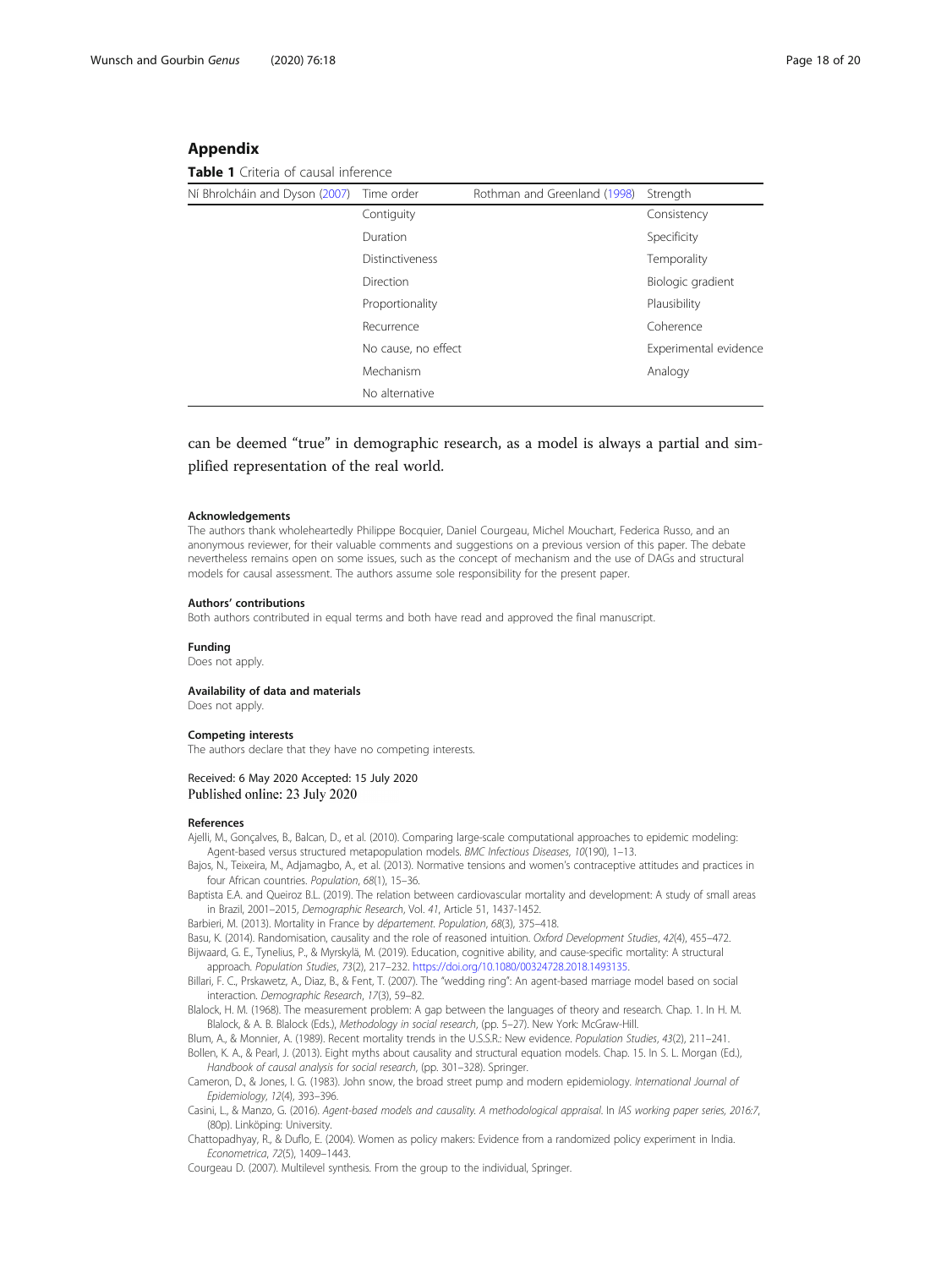<span id="page-18-0"></span>Courgeau, D., & Baccaïni, B. (1998). Multilevel analysis in the social sciences. Population, 10(1), 39–71.

Daniel R. and De Stavola B.L. (2019). Mediation Analysis for life course studies. Chap. 1 in G.B. Ploubidis, B. Pongiglione, B. De Stavola, et al.: Pathways to Health, Springer, 1-40.

Dawid, A. P. (2009). Beware of the DAG! JMLR: Workshop and Conference Proceedings, 6, 59–86.

- Deaton, D., & Cartwright, N. (2018). Understanding and misunderstanding randomized controlled trials. Social Science & Medicine, 210, 2–21.
- Diez Roux, A. V. (2015). Invited commentary: The virtual epidemiologist–promise and peril. American Journal of Epidemiology, 181(2), 100–102.
- Doll, R., & Hill, A. B. (1964). Mortality in relation to smoking: Ten years' observations of British doctors. British Medical Journal, 1, 1399–1410.

Easterbrook, P. J., & Berlin, J. A. (1991). Publication bias in clinical research. Lancet, 337, 867–872.

Flick U. (2017). Triangulation. Chap. 19 in N.K. Denzin and Y.S. Lincoln (Eds.): The Sage Handbook of Qualitative Research, fifth edition, Sage, 444-461.

Freedman, D. (2004). Graphical models for causation, and the identification problem. Evaluation Review, 28(4), 267–293.

Freedman, D., & Humphreys, P. (1999). Are there algorithms that discover causal structure? Synthese, 121(1-2), 29–54. Gaumé, C., & Wunsch, G. (2010). Self-rated health in the Baltic countries, 1994-1999. European Journal of Population, 26(4),

435–457.

- Gérard, H. (1989). Théories et théorisation. In J. Duchêne, G. Wunsch, & E. Vilquin (Eds.), Explanation in the social sciences. The search for causes in demography, Chaire Quetelet 1987, (pp. 267–281). Louvain-la-Neuve: CIACO.
- Gérard, H. (2006). Theory building in demography. Chap. 129. In G. Caselli, J. Vallin, & G. Wunsch (Eds.), Demography analysis and synthesis. A treatise in population studies, (vol. 4, pp. 647–659). San Diego: Elsevier Academic Press.

Gisselquist D. (2013). Randomized controlled trials for HIV/AIDS prevention among men in Africa: Untraced infections, unasked questions, and unreported data. Chap. 16 in G.C. Denniston, F.M. Hodges and M.F. Milos (Eds.): Genital cutting: Protecting children from medical, cultural, and religious infringements, Springer, 243-270.

Glennan, S. (2011). Singular and general causal relations: A mechanist perspective. In P. McKay Illari, F. Russo, & J. Williamson (Eds.), Causality in the sciences, (pp. 789–817). Oxford: Oxford University Press.

- Gourbin C., Wunsch G., Moreau L., and Guillaume A. (2017). Direct and indirect paths leading to contraceptive use in urban Africa. An application to Burkina Faso, Ghana, Morocco and Senegal, Revue Quetelet / Quetelet Journal, 5(1), 33-70.
- Green T. and Hamilton T. (2019). Maternal educational attainment and infant mortality in the United States: Does the gradient vary by race/ethnicity and nativity? Demographic Research, Vol. 41, Article 25, 713–752.
- Grow A. and Van Bavel J. (Eds.) (2017). Agent-based modelling in population studies: Concepts, methods, and applications, Springer International Publishing.
- Gunnell, D., Fernando, R., Hewagama, M., et al. (2007). The impact of pesticide regulations on suicide in Sri Lanka. International Journal of Epidemiology, 36(6), 1235–1242.
- Haavelmo T. (1944). The probability approach in econometrics, Econometrica, 12, Supplement, iii-vi + 1-115. Henry, L. (1972). Démographie - analyse et modèles. Paris: Larousse.
- Herttua, K., Mäkelä, P., & Martikainen, P. (2008). Changes in alcohol-related mortality and its socioeconomic differences after a large reduction in alcohol prices: A natural experiment based on register data. American Journal of Epidemiology, 168(10), 1110–1118.
- Holland, P. W. (1986). Statistics and causal inference. Journal of the American Statistical Association, 81(396), 945–960.
- Illari, P., & Williamson, J. (2012). What is a mechanism? Thinking about mechanisms across the sciences. European Journal for Philosophy of Science, 2(1), 119-135.
- Jenicek, M. (1987). Méta-analyse en médecine. Edisem, Quebec: Evaluation et synthèse de l'information clinique et épidémiologique.
- Kincaid H. (2004). There are laws in the social sciences. Chap. 8 in H. Hitchcock (Ed.): Contemporary debates in philosophy of science, Blackwell, 168-185.
- Lopez, R. O., Mompart, A., & Wunsch, G. (1992). Système de soins et mortalité régionale : Une analyse causale. European Journal of Population, 8(4), 363–379.
- Lopez, R. O., & Wunsch, G. (1990). Méthodes spatio-temporelles pour l'analyse de la mortalité. Espace, Population, Sociétés, 3, 393–402.
- Lucas, R. (1976). Econometric policy evaluation: A critique. In K. Bruner, & A. Metzler (Eds.), The Phillips curve and labour markets, Carnegie-Rochester conference series on public policy, 1, (pp. 19–46). New York: American Elsevier.

Ludwig, J., & Miller, D. L. (2007). Does head start improve children's life chances? Evidence from a regression discontinuity design. The Quarterly Journal of Economics, 122(1), 159–208.

Melnick, A. L., Rdesinski, R. E., Marino, M., et al. (2016). Randomized controlled trial of home-based hormonal contraceptive dispensing for women at risk of unintended pregnancy. Perspectives on Sexual and Reproductive Health, 48(2), 93–99. Mérat, M. C. (2019). Effet placebo. Il soigne vraiment ! Science & Vie, 1225, 64–80.

Mouchart, M., Bouckaert, A., & Wunsch, G. (2019). Pharmacological and residual effects in randomized placebo-controlled trials. A structural causal modelling approach, Revue d'Epidémiologie et de Santé Publique, 67(4), 267–274.

- Mouchart, M., Wunsch, G., & Russo, F. (2016). Controlling variables in social systems a structural modelling approach. Bulletin of Sociological Methodology, 132, 5–25.
- MRC (2012). Using natural experiments to evaluate population health interventions: Guidance for producers and users of evidence. UK: Medical Research Council.
- Ní, B. M. (2001). 'Divorce effects' and causality in the social sciences. European Sociological Review, 17(1), 33–57.
- Ní, B. M., & Dyson, T. (2007). On causation in demography: Issues and illustrations. Population and Development Review, 33(1), 1–36.
- Nowak S. (1989). Causality and determinism in the social science. In J. Duchêne, G. Wunsch and E. Vilquin (Eds.): Explanation in the Social Sciences. The search for causes in demography, Chaire Quetelet 1987, CIACO, Louvain-la-Neuve, 225-266.
- Okrasa, W., & Rozkrut, D. (2019). Subjective and community well-being interaction in multilevel spatial modelling framework. Statistics in Transition, 20(4), 167–179.
- Pearl, J. (2000). Causality. Models, reasoning, and inference. Cambridge University press, Cambridge, revised and enlarged in 2009.